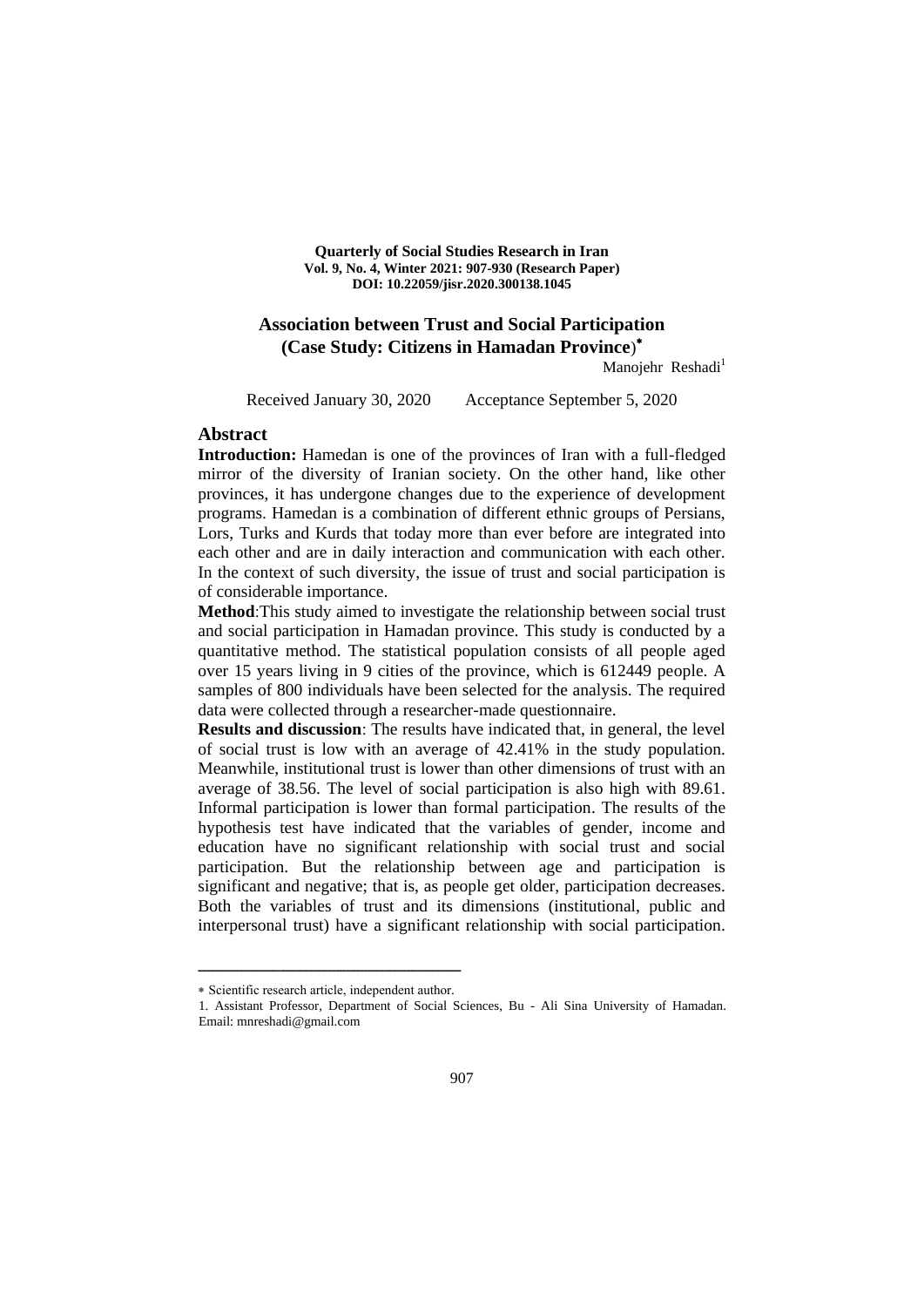Regression results have also indicated that, in general, the research variables could predict 0.63% of changes in social participation.

**Conclusion:** In general, based on the findings, it can be said that social participation is a difficult task without improving the level of social trust in the cities of Hamadan province. Therefore, raising the level of social trust, especially institutional trust, is a necessity. The proper functioning of institutions, especially those that deal directly with the people, is crucial. Institutions such as banks, municipalities, law enforcement, the judiciary, etc. are decisive in this regard.

**Keywords**: Social Trust, Institutional Trust, Public Trust, Interpersonal Trust, Social Participation, Hamadan

#### **Bibliography**

- Ahmadi, H*.* (2005), **Sociology of Deviations**, Tehran*:* SAMT Publications.
- Azkia, M., and Ghaffari Gh. R. (2001), "A Study of the Relationship between Trust and Social Participation in Rural Areas of Kashan", **Social Sciences Letter***,* No. 9: 3-31.*)*
- Azkia, M.*,* and Ghaffari, Gh (2001), "The Study of the Relationship between Trust and Social Participation in Rural Areas of Kashan", **Social Sciences Letter**, No*.* 17: 3-31*.*
- Bayat, B*.*, Sharafatipour, J*.,* and Abdi, N*.* (2008), **Crime Prevention Based on Community-Based Approach**, Tehran*:* NAJA Social Deputy*.*
- Bhandari, H., and Yasunobu, K*.* (2009), "What is Social Capital? A Comprehensive Review of the Concept", **Asian Journal of Social Science**, No*.* 3: 480-510*.*
- Bjørnskov, C. (2009), "How Does Social Trust Affect Economic Growth?", **SSRN Electronic Journal**, No*.* 6: 1-43.
- Bjørnskov, C., and Voigt, S. (2013), "Constitutional Verbosity and Social Trust**", Public Choice**, No*.* 161: 91–112.
- Ehsan, A. M., and De Silva, M. J. (2015), "Social Capital and Common Mental Disorder: A Systematic Review", **Journal of Epidemiology and Community Health**, No*.* 69: 1021–1028.
- Ghaffary, Gh. R., and Niazi, M. (2007), **Sociology of Participation**, Tehran: Nazdic Publishing.
- Gholipour, R. A., and Aghajani, R. (2014), A Study of Turkey's Development Experience with Emphasis on Development Plans and Its Comparison with Iran, Third Iranian Islamic Model of Progress Conference, Tehran: Center for Iranian Islamic Model of Progress*.*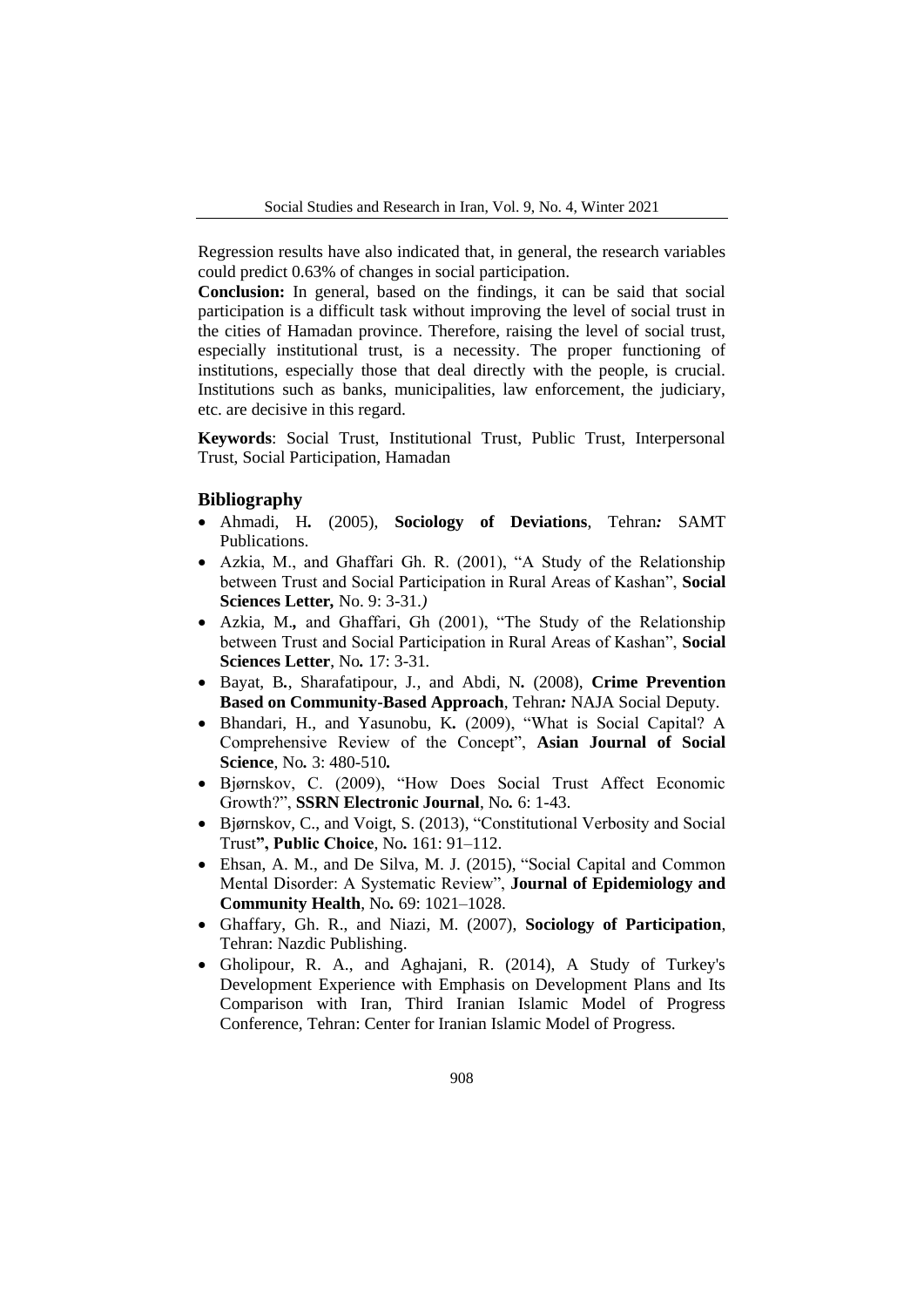- Herreros, F., and Criado, H. (2008), "The State and the Development of Social Trust", **International Political Science Review**, No 29: 53–71.
- Katozian, M. A. H. (2010), **Iran's Political Economy from the Constitution to the Pahlavi Dynasty**, Translated by Mohammad Reza Nafisi and Kambiz Azizi, Tehran: Markaz Publishing.
- Khademian, T., and Pourreza Karimsara, N*.* (2012), "The Effect of Social Trust on Social Participation", **Iranian Social Science Studies**, No*.* 2: 89-114*.*
- Khandozi, E*.* (2011), "Evaluation of Development Planning Method in Iran", **Bi-Quarterly Program and Budget**, No*.* 110: 99-127
- Li, Y. (2005), "Social Capital and Social Trust in Britain", **European Sociological Review**, No*.* 21: 109–123.
- Mohseni Tabrizi, A. (1990), **A Study of the Participatory Areas of the Villagers and Its Relationship with Agricultural Extension***,* Tehran: Jihad Sazandegi, Deputy for Extension and Participation*.*
- Mohseni Tabrizi, A. (1996), "Alienation is an Obstacle to National Participation and Development: A Study of the Relationship between Alienation and Social and Political Participation", **Research Letter**, No*.* 1: 89-110*.*
- Mousavi, M. T. (2006), "Social Participation from the Components of Social Capital", **Social Welfare Quarterly**, No*.* 23: 67-92
- Parker, R. N. (1983), "Measuring Social Participation", **American Sociological Review**, No*.* 848*:* 864
- Rahnavard, F. A., and Hosseini*,* M*.* (2019), "The Impact of Citizens' Trust on Their Electronic Participation by Modifying Belief in the Power Distance and Perceived Risk and Mediating Ambiguity and Attitude of Citizens", **Management Process and Development**, No. 3: 27-47
- Sarukhani, B., and Panahi, M. A. (2006), "Building Power in the Family and Social Participation", **Women's Social Research**, No*.* 3: 31-60*.*
- Tavassoli, Gh. A., and Amani Klarijani, A. A. (2012), "Analysis And Study of the Dimensions of Social Capital in Virtual Social Networks (with Emphasis on Network Theory)", **Journal of Media Studies**, No*.* 18: 89-100*.*
- Yazdanpanah, L*.* (2010), *"*Barriers to Social Participation*"*, **Social Welfare Quarterly**, No. 26: 105*-*130*. (In Persian)*
- Zmerli, Sonja and Newton,Ken. (2008)., "Social Trust and Attitudes Toward Democracy", **Public Opinion Quarterly**, Volume 72, Issue 4, Winter 2008, PagesNo 4: 706–724.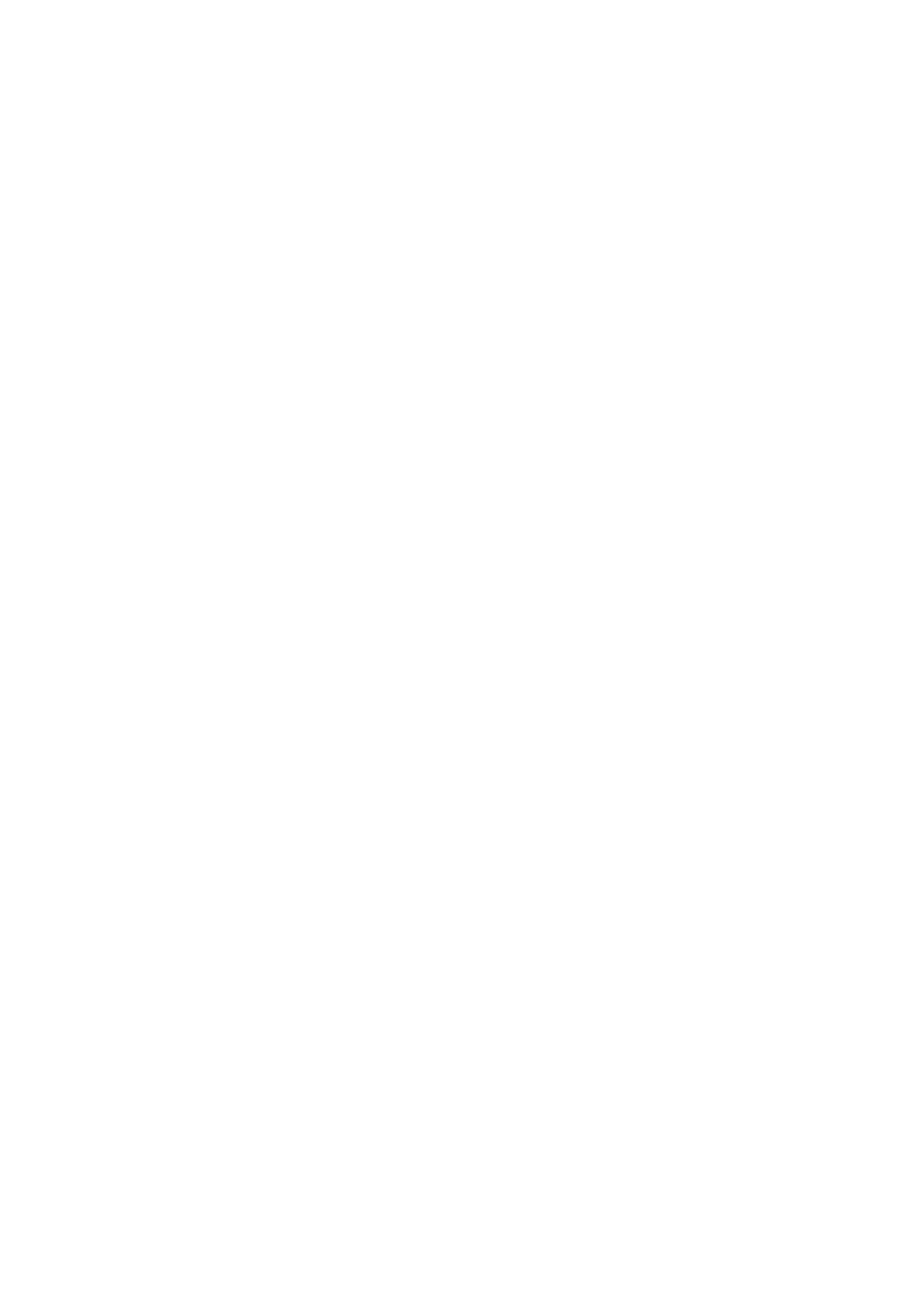مطالعات و تحقیقات اجتماعی در ایران / دورهٔ ۹، شارهٔ ۴، زمتان ۱۳۹۹

شاره صفحات: ۹۰۷-۱۴۴ ( مقاله علمی پژویش)

**DOI: 10.22059/jisr.2020.300138.1045** 

ــــــــــــــــــــــــــــــــــــــــــــــــــــــــــــــــــــــــــــــــــــــــــــــــــــــــــــــــــــــــــــــــــــــــــــــــ

**بررسی ارتباط میان اعتماد و مشارکت اجتماعی ( مورد مطالعه: شهروندان شهرهای استان همدان(**

**1 منوچهر رشادی**

یافت: تاریخ در 98/11/10 تاریخ پذیرش: 99/06/15

**چکیده**

استان همدان ترکیبی از اقوام مختلف فارس، لر، ترك و کرد است که امروز بیش از هر زمان دیگري در یکدیگر ادغام شده اند و به صورت روزمره در تعامل و ارتباط با یکدیگرند. در بستر چنین تنوعی، موضوع اعتماد و مشارکت اجتماعی از اهمیت قابل توجهی برخوردار است. این پژوهش به روش کمی و با هدف بررسی ارتباط میان اعتماد اجتماعی و مشارکت اجتماعی در استان همدان انجام شده است. جامعۀ آماري آن را افراد 15 سال ساکن در 9 شهرستان استان تشکیل می دهد. این جمعیت شامل 612.449 نفر است که نمونه اي 800 نفري از آن ها مطالعه شد. یافته ها نشان می دهد اعتماد اجتماعی داراي میانگین 42/41 درصد و درنتیجه اندك است. درمقابل، میزان مشارکت

اجتماعی با 89/61 زیاد است. براساس نتایج آزمون فرضیه ها، متغیرهاي جنسیت، درآمد و تحصیلات ارتباط معناداري با اعتماد اجتماعی و مشارکت اجتماعی ندارند، اما رابطۀ سن با مشارکت معنادار و منفی است. در پژوهش حاضر، رابطۀ معنادار اعتماد و ابعاد آن )اعتماد نهادي، عمومی و بین فردي( با مشارکت اجتماعی اثبات شده است. به طورکلی و براساس یافته ها می توان گفت مشارکت اجتماعی بدون ارتقاي سطح اعتماد اجتماعی در شهرهاي استان همدان امري دشوار است؛ بنابراین ارتقاي سطح اعتماد اجتماعی، به ویژه اعتماد نهادي از ضرورت هاي این امر است. عملکرد درست نهادها، به ویژه آن هایی که به طور مستقیم با مردم سروکار دارند، بسیار تعیین کننده است.

**واژه هاي کلیدي:** اعتماد اجتماعی، اعتماد بین فردي، اعتماد عمومی، اعتماد نهادي، مشارکت اجتماعی، همدان.

> تالیف مستقل .1 استادیار گروه علوم اجتماعی دانشگاه بوعلی سینا همدان، mnreshadi@gmail.com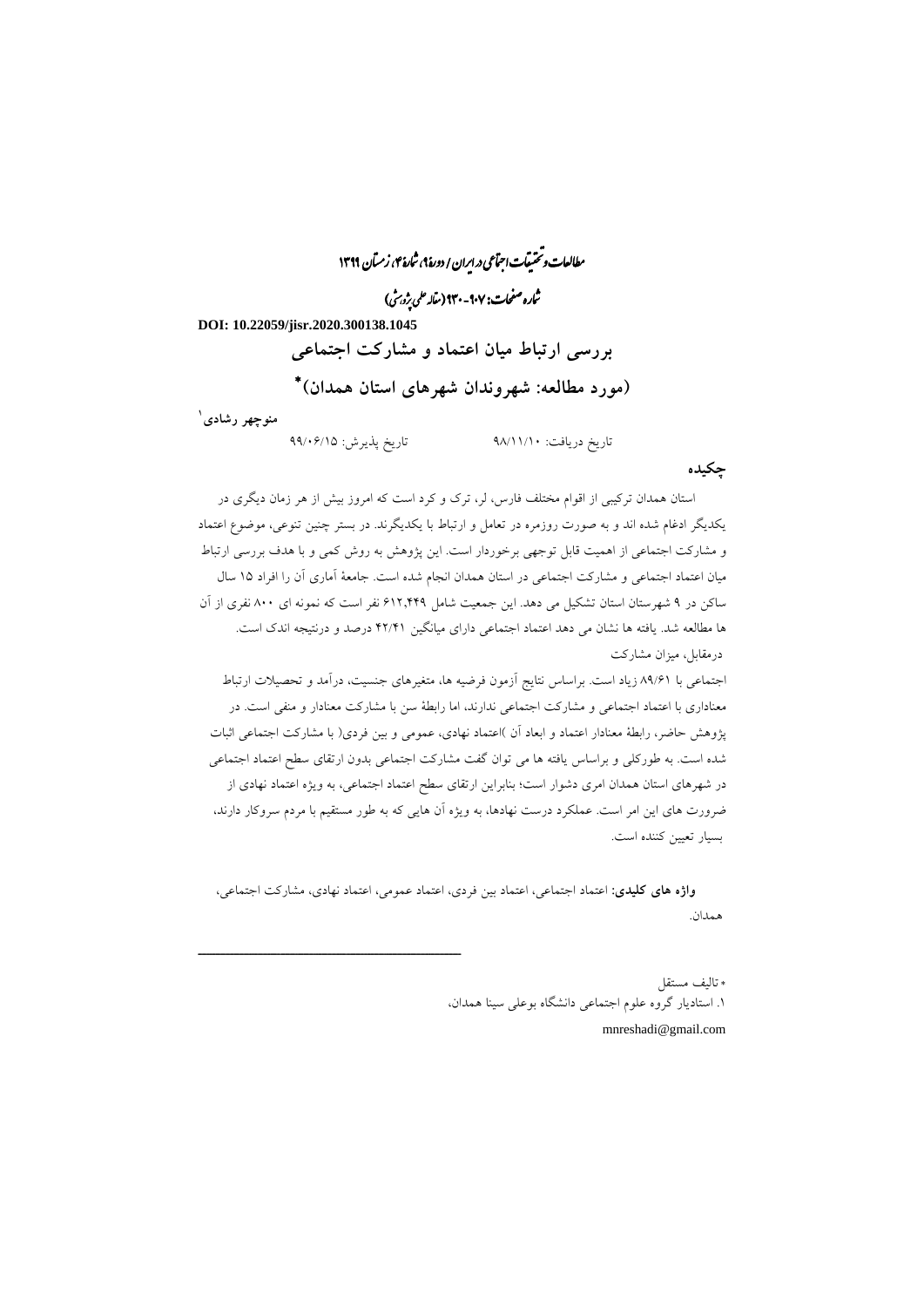#### **مقدمه و طرح مسئله**

ایران کشوری متنوع و متکثر است؛ بهطوریکه تنوع و تکثر جغرافیایی، آب و هوایی، قومی، فرهنگی، اجتماعی و غیره در حد قابلتوجهی در کشور ما بهچشم میخورد. در دوران کنونی به دالیلی مانند وجود برنامههای توسعه، تنوع مذکور شکل خاصی گرفته است. ایران کشوری است که نزدیک به یک سده با انواع برنامههای توسعه روبهرو و با تغییرات زیادی مواجه بوده است. شواهد تاریخی نشان میدهد کشور ما از اوایل قرن بیستم میالدی تاکنون همواره برای عبور از سنت به مدرنیسم و از کشوری توسعهنیافته به کشوری توسعهیافته تالش کرده است. این تالشها دگرگونیهای زیادی در حوزههای مختلف زندگی اجتماعی بهدنبال داشته است. مهاجرتهای روستاشهری و رشد، توسعة کالبدی بیرویة شهرها و گسترش حاشیهنشینی و تنوعهای قومی و فرهنگی در شهرهای مختلف از جملهٔ این تحولات است (کاتوزیان، ۱۳۸۹: ۱۳۲–۱۴۱).

استان همدان یکی از استانهایی است که از یک سو آینهای تمامنما از تنوع و تکثر جامعة ایرانی است و از سوی دیگر مانند سایر استانها تحوالتی ناشی از وجود برنامههای توسعه را گذرانده است. همدان ترکیبی از اقوام مختلف فارس، لر، ترک و کرد است که امروزه بیش از هر زمان دیگری در یکدیگر ادغام شدهاند و بهصورت روزمره در تعامل و ارتباط با یکدیگر قرار دارند. در بستر چنین تنوعی، موضوع اعتماد و مشارکت اجتماعی از اهمیت فراوانی برخوردار است. اینکه اعتماد و مشارکت در این جامعه در چه سطحی قرار داشته باشد، پیامدهای قابلتوجهی برای مردم استان- چه از نظر اقتصادی و چه از نظر سیاسی و اجتماعی- خواهد داشت.

اعتماد اجتماعی کنشها و تعامالت را در همة عرصههای زندگی اجتماعی تسهیل میکند؛ برای مثال اعتماد اجتماعی باال از نظر اقتصادی برای جوامع دارای اهمیت است. برخی بر این باورند که شرکای تجاری در جوامعی با اعتماد بیشتر به احتمال زیاد اطمینان دارند که در صورت بروز مشکل، احتمال اینکه یکی یا هر دو طرف، قرارداد را در شرایطی قرار بدهند که بخواهند از دیگری سوءاستفاده کنند بسیار کم است؛ حتی اگر شرایط در متن قراردادی کتبی نیامده باشد. به عبارت دیگر، سطح باالتر اعتماد بهمعنای قراردادی نانوشته یا اجتماعی عالوهبر قرارداد رسمی است. اهمیت اقتصادی این تأثیر، دستکم این است که بنگاههای اقتصادی کشورهایی با اعتماد بیشتر میتوانند در هزینههای معامله صرفهجویی کنند. همچنین معامالت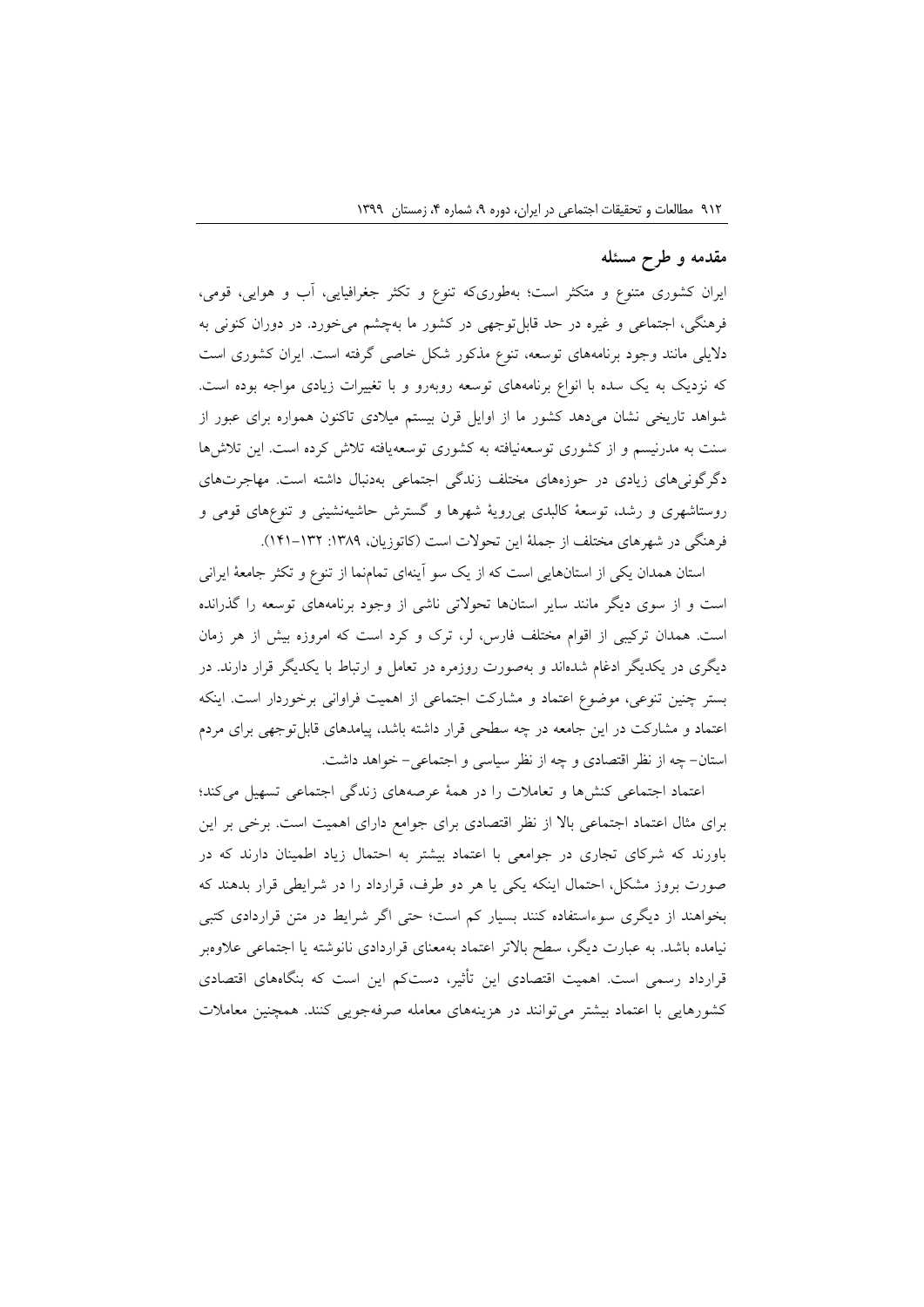حساس به اعتماد، برای اقتصادهای مدرن که از سوی کاالهای ناهمگن، خدمات اطالعاتی و تولید باکیفیت، همچنین بازارهای پیشرفته برای کار ماهر و بسیار تحصیلکرده مهار میشوند، محوری است (برنوسکو و ویگت، ۲۰۱۳: ۹۲). از نظر سیاسی نیز مشارکت در امور جامعه و شهروندی میان شهروندان را آسانتر، کمریسکتر و ارزشمندتر میکند. همچنین به ساختن نهادهای اجتماعی جامعة مدنی کمک میکند که دموکراسی صلحآمیز، پایدار و کارآمد وابسته به آن است. دموکراسی و دولت خوب ممکن است شرایطی را تقویت کند که اعتماد سیاسی هم بتواند شکوفا شود و شهروندان بتوانند در امور خصوصی و عمومی همکاری مؤثری داشته باشند (زمرلی و نیوتن، ۲۰۰۸: ۷۰۷).

تنها اقتصاد و سیاست نیست که با تقویت سرمایة اجتماعی تقویت میشود. مشارکت اجتماعی بهعنوان یکی از ابعاد سرمایة اجتماعی یکی از راههای اصلی تحکیم روابط انسانی و تحقق انسجام در جامعه است. در چنین جوامعی، نوعی مشارکتجویی در رفتار انسانها شکل میگیرد که موجب ایجاد احساس رضایت و انرژی مثبت میشود (چلبی، ۱۳۸۸: ۶). یکی از وجوه اصلی مشارکت اجتماعی، مشارکت در سازمانهای مردمنهاد یا سمنهاست. نرخ کم مشارکت افراد در برنامههای داوطلبانه میتواند حمایت اجتماعی را ضعیف کند و سبب آنومی و ناهنجاری شود (بیات و همکاران، ۱۳۸۷: ۷۶). از دیدگاه آیزنشتات، بنیانگذاران جامعهشناسی اعتماد و همبستگی اجتماعی را مهمترین مسئله در برقراری نظم اجتماعی میدانستند؛ یعنی بدون انسجام و نوعی اعتماد، پایداری نظم اجتماعی غیرممکن است )چلبی، :1375 12(. همچنین به اعتقاد کلمن، در محیطهایی با اعتماد بیشتر احتمال اینکه مردم به یکدیگر کمک کنند زیاد است )برنوسکو، :2009 3(.

مشارکت اجتماعی بهکمک سازماندهی گروهها، سرمایة اجتماعی و عمومی جامعه را گسترش میدهد. همچنین وسیلهای است که گروههای فرعی و حاشیهای را قدرتمند میکند تا بهکمک همین مشارکت منابع و خدمات دولتی را توسعه دهند (غفاری و نیازی، ۱۳۸۶: ۱۰۸). همچنین، مارکوس و التون اهمیت و نقش اساسی مشارکت در زندگی اجتماعی را در سه سطح مشخص کردهاند. در سطح اول، مشارکت فرد را به یک شهروند برجسته تبدیل میکند. در سطح دوم، مشارکت جامعهای بهتر ایجاد میکند و هنجارهای مشارکت و اعتماد را بهبود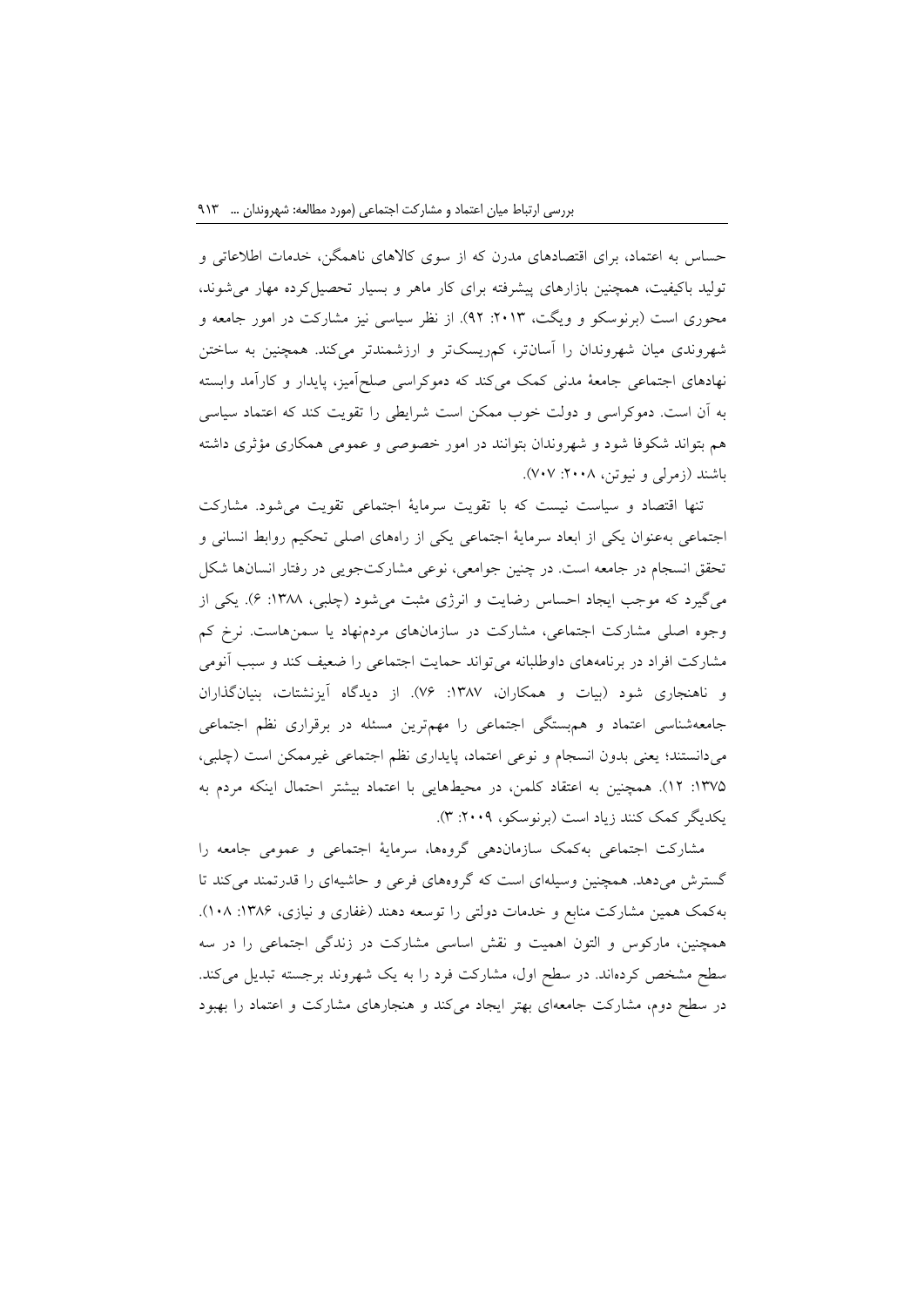میبخشد. در سطح سوم نیز مشارکت حکومتداری بهتری ایجاد میکند؛ زیرا منافع شهروندان را به منافع تصمیمگیرندگان رسمی پیوند میدهد و آنها را وادار به پاسخگویی میکند (ساروخانی و پناهی، ۱۳۸۵: ۳۲). درمجموع مشارکت در اشکال اجتماعی، سیاسی، فرهنگی و حتی روانی مدنظر سیاستگذاران و تصمیمگیران حوزههای مختلف قرار دارد.

بیشک شهر و زندگی شهری یکی از بسترهای اصلی شکلگیری مشارکت اجتماعی است )موسوی، :1385 76(. مشارکت و انگیزش اجتماعی میتواند در سطوح مختلف خرد، میانی و کالن جامعه انجام شود. همچنین برحسب مالکهای مختلف تقسیمبندی گوناگونی دارد. هرچند از لحاظ نظری و انتزاعی موضوع مشارکت اهمیت بسیاری دارد، از جنبة عملی و اجراکردن آن کاری دشوار و زمانبر است. شرایط اجتماعی و سیاسی حاکم بر جامعه، نوع نگاه مسئوالن و برنامهریزان، خلقیات و روحیات مردم، تجربهها و واقعیتهای گذشتة جامعه، بر پذیرش و رد اجرای مشارکت اجتماعی مؤثرند )همان: 68(. کلی و برین لینگر مشارکت را نوعی عمل جمعی میدانند و آن را در دو سطح فردی و فرافردی تبیین میکنند (غفاری، ۱۳۸۶: ۷۲).

براساس گفتههای فوق، اهمیت و ضرورت پرداختن به موضوع اعتماد و مشارکت اجتماعی بر کسی پوشیده نیست. همچنین این موضوع در استان همدان، با توجه به تنوع و پیچیدگیهای اجتماعی و فرهنگی آن اهمیتی مضاعف مییابد. همانطور که اشاره شد، در دنیای مدرن و با تقسیمبندیهای سیاسی جدید اقوام مختلف فارس، ترک، کرد، لر و غیره در زیرمجموعة این استان قرار گرفتهاند. بدون شک اعتماد اجتماعی و بهویژه مشارکت اجتماعی آنها در ادارة امور شهرها و استانها، با وجود چنین تنوع قومی و فرهنگی از اهمیت بسیاری برخوردار است. پرسشهای پژوهش حاضر این است که شهروندان شهرهای مختلف استان همدان از چه میزان مشارکت اجتماعی و اعتماد اجتماعی برخوردارند و چه ارتباطی میان اعتماد اجتماعی و مشارکت اجتماعی وجود دارد؟

## **پیشینة پژوهش**

تاریخ بحثهای مربوط به مفهوم سرمایة اجتماعی را میتوان به مارکس، دورکیم، زیمل، دیوی و وبر نسبت داد. همة این صاحبنظران و پژوهشگران بر نقش فرهنگ در توسعة اقتصادی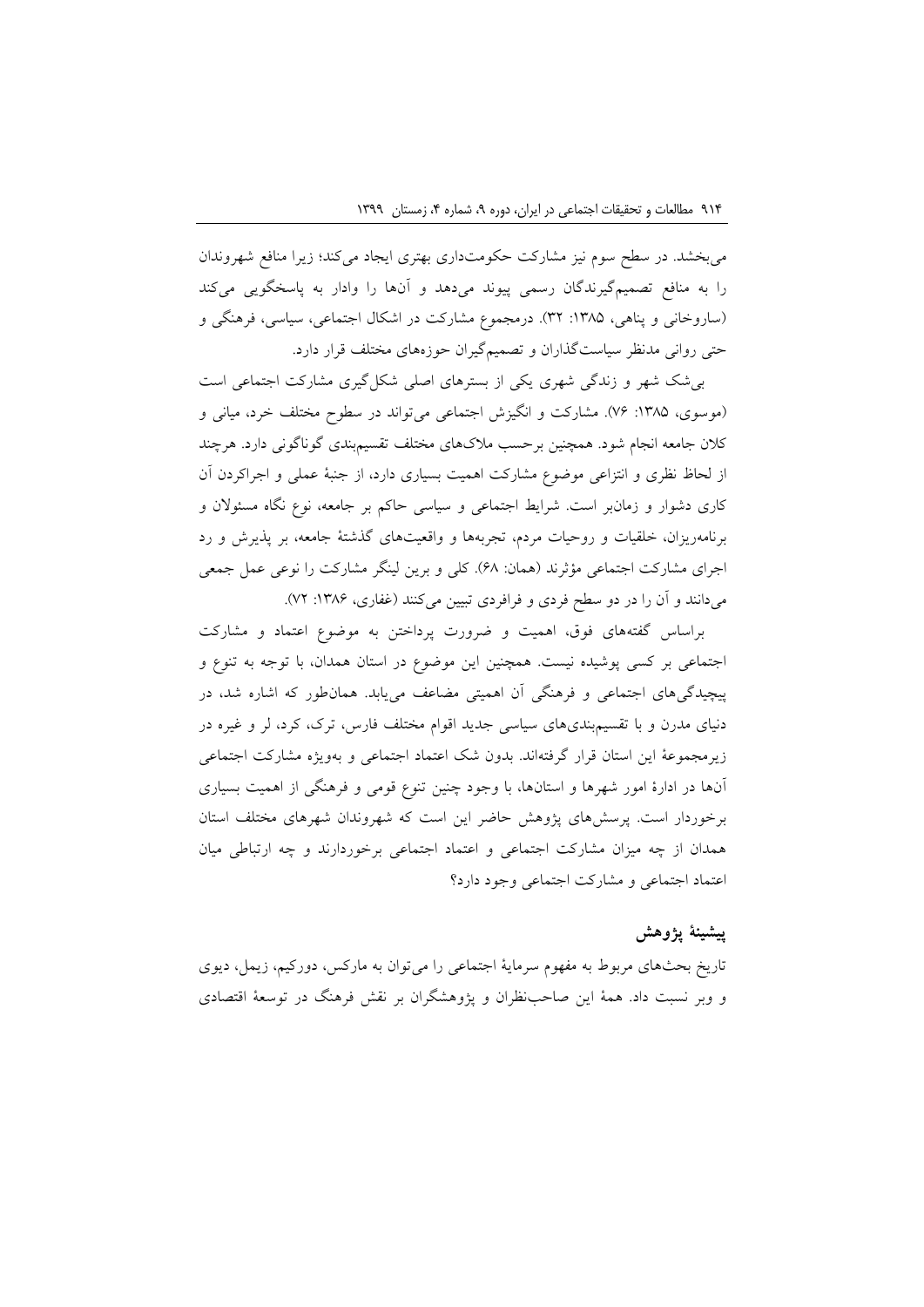تأکید کردهاند؛ البته مارکس بر زیربنای اقتصادی بیشتر تأکید میکند. همچنین براساس گفتة اسمیت ٰ، مفهوم سرمایهٔ اجتماعی را نخستین بار هانیفان ؑ در سال ۱۹۱۶ برای توضیح اهمیت مشارکت جامعه در افزایش عملکرد مدرسه بیان کرد. سپس این مفهوم را تیمی از جامعهشناسان کانادایی هنگام مطالعهٔ جوامع شهری (سیلی<sup>۳</sup> و همکاران، ۱۹۵۶)، هومنس<sup>۲</sup> )1961( برای تئوری تعامالت اجتماعی، جاکوبز 5 )1961( ضمن بحث دربارة زندگی شهری و همسایگی و لوری<sup>۲</sup> (۱۹۷۷) برای مطالعهٔ توزیع درآمد از نو ابداع کردند. همهٔ این نویسندگان بر ارزش شبکههای اجتماعی و نیاز به حفظ آنها تأکید دارند. اولین ورود سرمایة اجتماعی به مباحث دانشگاهی را میتوان به آثار بوردیو و کولمن نسبت داد، اما این کار پیشگامانة پاتنام بود که این اصطالح را بهشدت در میان دانشمندان علوم اجتماعی محبوب کرد و مدنظر پژوهشگران و سیاستگذاران قرار داد (بانداری و یاسونبو ۲۰۰۹: ۴۸۸).

همچنین مطالعة مشارکت اجتماعی یکی از ابعاد سرمایة اجتماعی است که از دیرباز جامعهشناسان به آن توجه کردهاند. پارکر در مقالة خود رویکردهای مختلف در مطالعات تجربی مشارکت اجتماعی را اینگونه فهرست کرده است: در ابتدا برخی پژوهشگران مشارکت اجتماعی را بهمثابة یکی از ابعاد پایگاه اجتماعی میدیدند. همچنین مشارکت ابزاری برای تحقق خود<sup>۷</sup> بوده است (وارینر و پرتر، ۱۹۶۵) که از آن بهعنوان حامی کثرتگرایی در جوامع تودهای (نیسبت، ۱۹۵۷؛ کورنهاوزر، ۱۹۵۹)، کاتالیزوری برای ادغام در جامعه (هری، ۱۹۷۰)، جایگزینی برای تضعیف پیوندهای اولیهٔ خانواده و کلیسا (ورث<sup>^</sup>، ۱۹۳۸؛ رایسمن<sup>°</sup>، ۱۹۵۴)، عامل اجتماعی شدن سیاسی و سیستمهای باور غالب (وارینر و پرتر، ۱۹۶۵؛ اولسن، ۱۹۷۲) و وسیلهای برای ارتقای تحوالت اجتماعی )رز، 1967( یاد شده است. همچنین بهنظر میرسد مشارکت در گروههای داوطلبانه با وضعیت اقتصادی )بوت و همکاران، 1968(، نژاد و قومیت

- 1. Smith
- 2. Hanifan
- 3. Seily 4. Homans
- 5. Jacobs
- 6. Loury
- 7. Self-fulfilment

ــــــــــــــــــــــــــــــــــــــــــــــــــــــــــــــــــــــــــــــــــــــــــــــــــــــــــــــــــــــــــــــــــــــــــــــــ

8. Wirth 9. Riesman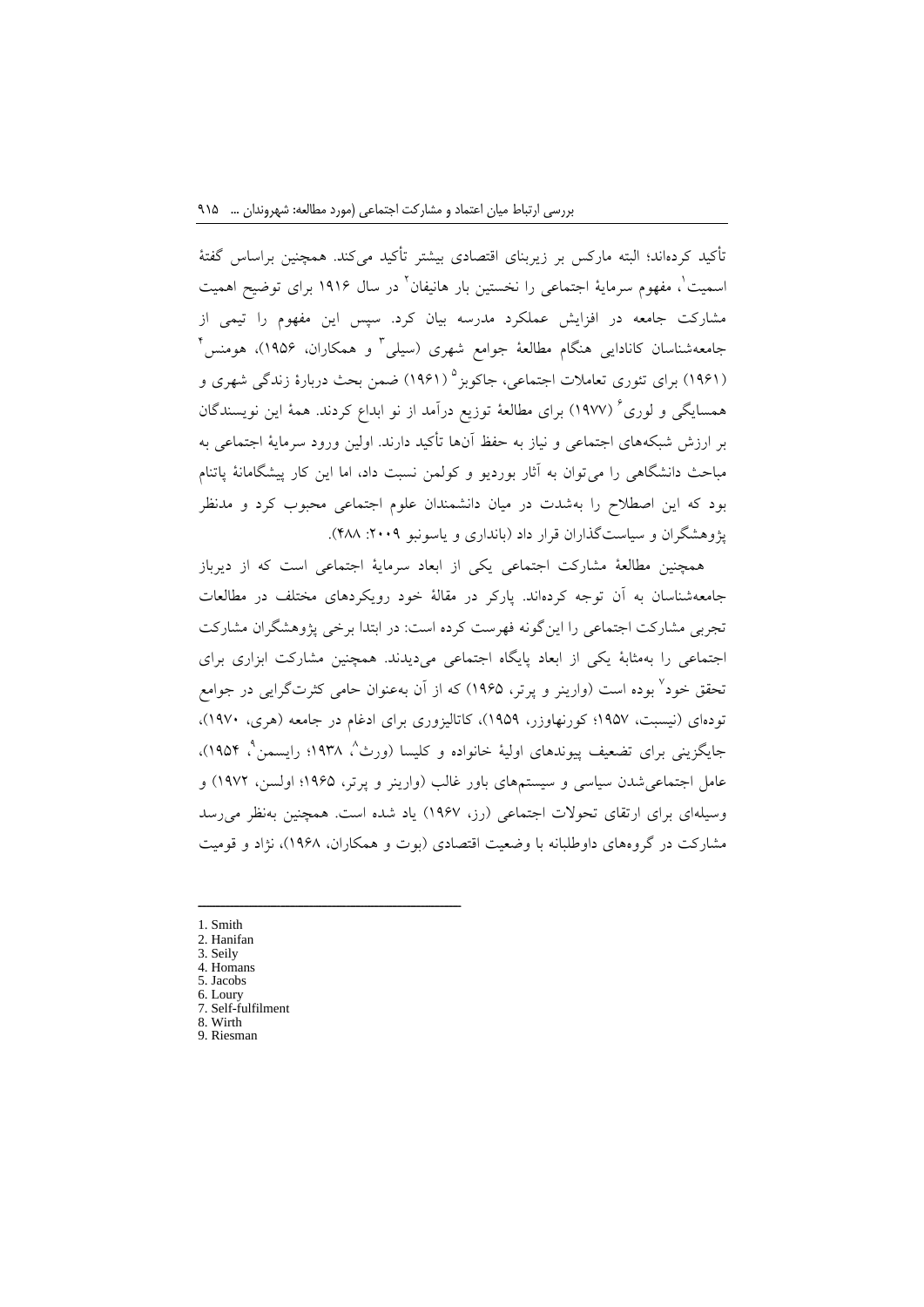)کوهن و کپسیس، 1978(، عزتنفس و سایر صفات روانی اجتماعی )اسمیت، 1966؛ کلوبوس ادواردز و همکاران، 1978(، مراحل چرخة زندگی خانواده )ناوک و تامسون، 1977( و مهاجرت (تومه، ۱۹۶۹؛ هایمان و رایت، ۱۹۷۱) ارتباط دارد (پارکر، ۱۹۸۳: ۸۶۴).

پژوهشهای دیگری نیز بر مبنای دیدگاههای نظری فوق شکل گرفت. برنسکو )2009( در مقالهای به بررسی تأثیرات اعتماد بر رشد اقتصادی بهکمک مجموعهای از مکانیسمهای انتقال پرداخته است. این کار با مدلسازی فرایند تأثیر و با استفاده از برآورد حداقل مربعات در سه مرحله و بر روی نمونهای از کشورهایی که مجموعهای کامل از دادههای آنها در دسترس بوده، صورت گرفته است. نتایج این پژوهش نشان میدهد، اعتماد بهطور مستقیم بر آموزش و حاکمیت قانون تأثیر میگذارد و از این طریق نرخ رشد اقتصادی را افزایش میدهد.

لی )2005( در مقالة خود، با استفاده از دادههای حاصل از سرشماری خانوار انگلیسی (BHPS<sup>)</sup>) سه نوع سرمایهٔ اجتماعی را مفهومپردازی کرده است: پیوندهای همسایگی، شبکهٔ اجتماعی و مشارکت شهروندی. دو سرمایة اول به شبکههای اجتماعی غیررسمی و سرمایة سوم به شبکة رسمی اشاره دارد. وی تعیینکنندههای فرهنگی-اجتماعی این سه نوع سرمایة اجتماعی و تأثیر آنها بر اعتماد اجتماعی را تحلیل کرده است. نتایج نشان میدهد، شرایط اجتماعی-فرهنگی بر سرمایة اجتماعی نسلی تأثیر میگذارد. سرمایة اجتماعی افرادی که در موقعیتهای پایینتر از نظر مزیتهای اجتماعی قرار دارند، بیشتر ممکن است بهدلیل پیوندهای ضعیف کاهش یابد، اما سرمایة اجتماعی کسانی که در موقعیتهای برتر قرار دارند، ممکن است بهدلیل درگیریهای شهروندی رسمی بیشتر تقویت شود. همچنین یافتههای این پژوهش نشان میدهد، سرمایة اجتماعی بر موقعیت اجتماعی-فرهنگی افراد تأثیر میگذارد. در شبکههای اجتماعی غیررسمی، بهویژه آنها که روابط همسایگی خوبی دارند، اعتماد بیشتر از درگیریهای شهروندی رسمی وجود دارد.

هرور و کریادو )2008( در مقالة خود مدعی هستند که دولت بهعنوان مجری شخص ثالث توافقهای خصوصی میتواند در ایجاد اعتماد اجتماعی نقش مؤثری داشته باشد. این تأثیر مثبت به کارایی دولت بستگی دارد. همچنین استدالل میکنند که تأثیرات دولت بر اعتماد

ــــــــــــــــــــــــــــــــــــــــــــــــــــــــــــــــــــــــــــــــــــــــــــــــــــــــــــــــــــــــــــــــــــــــــــــــ

<sup>1.</sup> British household Panel Survey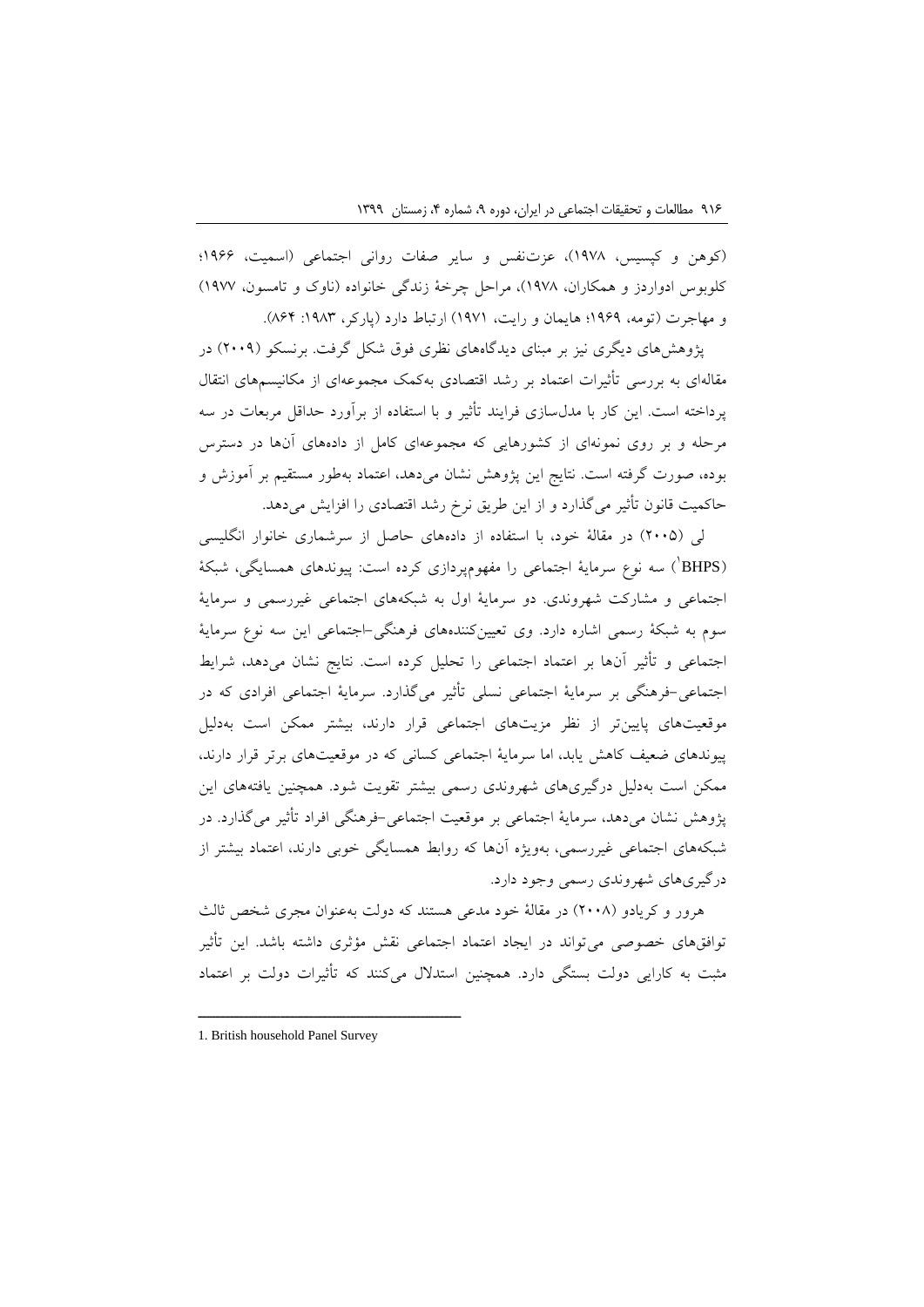اجتماعی بهشکلی ناهموار میان گروههای قومی اکثریت و اقلیت توزیع خواهد شد. این فرضیهها با استفاده از نظرسنجی اجتماعی اروپا )2003-2002( به آزمون گذاشته شده و برای مجموعه دادههای 22 کشور اروپایی تأیید شده است.

براساس پژوهش موسوی )1385(، در میان شهروندان و همچنین میان شهروندان و دستگاههای دولتی اعتمادپذیری وجود ندارد و این مسئله سبب شده است که بعد عینی مشارکت اجتماعی، یعنی شبکة تعامالت اجتماعی شکل نگیرد و درنتیجه مشارکت اجتماعی تحقق نیابد.

یزدانپناه )1389( در پژوهش خود نشان میدهد، میزان مشارکت اجتماعی رسمی، یعنی مشارکت در سازمانهای دولتی و غیره درمجموع کم است. بیشتر مشارکتها نیز در زمینة فعالیتهای غیررسمی مانند کمک به فقرا، شرکت در هیئت و غیره است. همچنین یافتهها نشان میدهد، هرچقدر بیقدرتی و بیگانگی و احساس نابسامانی فردی بیشتر باشد، میزان مشارکت اجتماعی، یعنی مشارکت داوطلبانه آگاهانة هدفمند افراد در جامعه کمتر میشود. همچنین وجود موانع خانوادگی، اقتصادی و اجتماعی و ارزیابی این موانع از سوی افراد بر میزان مشارکت اجتماعی اثرگذار است.

خادمیان و پوررضا کریمسرا )1391( در پژوهش خود به بررسی ارتباط میان اعتماد اجتماعی و مشارکت اجتماعی پرداختهاند. جامعة آماری این پژوهش شهروندان باالی 15 سال شهر تهران است که نمونهای 402 نفری از آنها مطالعه شده است. یافتههای این پژوهش نشان میدهد، میان اعتماد بینفردی، اعتماد بنیادی و اعتماد نهادی با مشارکت اجتماعی رابطة معناداری وجود دارد.

ازکیا و غفاری (۱۳۸۰) در مقالهٔ خود به بررسی چگونگی پیوند میان اعتماد اجتماعی و مشارکت اجتماعی پرداختهاند. هدف این بررسی بیان خاستگاه فکری و نظری این دو مفهوم بهمنزلة مفاهیم کلیدی و نرم ادبیات علوم اجتماعی از حیث نظری و چگونگی سنجش عملی آنها و درنهایت آزمون تجربی ارتباط میان آن دو در حوزة مورد مطالعه است. جامعة آماری این پژوهش همة خانوارهای روستاهای کاشان بودند. 13 روستا بهعنوان نمونه انتخاب و با 170 خانوار از این روستاها مصاحبه شد. با بیان مؤلفههای مربوط به اعتماد در دو سطح اعتماد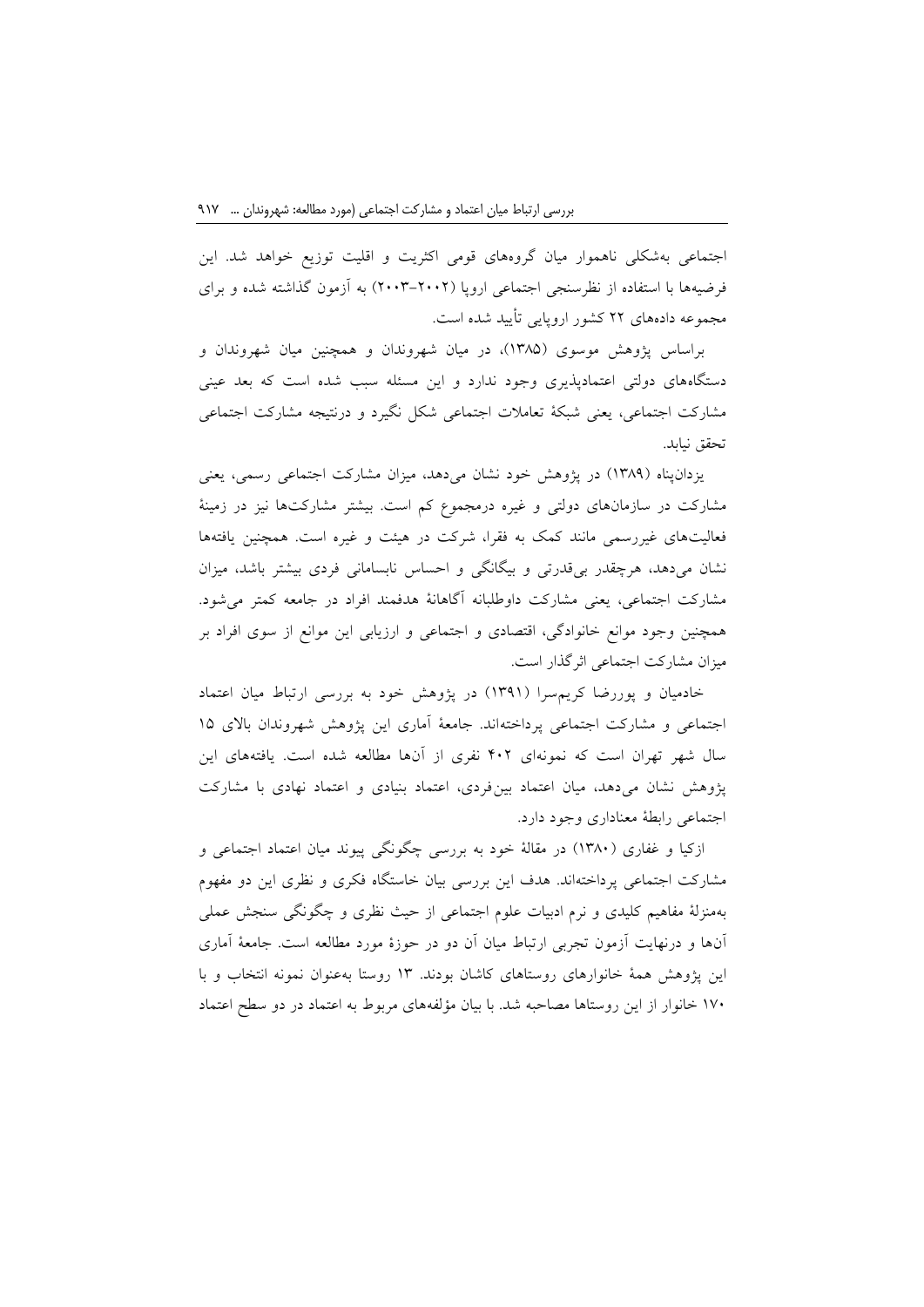میان افراد و اعتماد به نهادها و سازمانها و نیز تعیین اجزای مربوط به مشارکت اجتماعی تعریف عملی و آزمون تجربی آنها امکانپذیر شد. درنهایت نیز با جمعآوری دادههای الزم از حوزة مورد مطالعه ارتباط میان آن دو اندازهگیری شد. استنباط آماری از دادهها نشاندهندة نوعی همبستگی معنادار در سطح اطمینان 99 درصد، میان دو متغیر اعتماد اجتماعی و مشارکت اجتماعی است.

رهنورد و حسینی (۱۳۹۸) در مقالهٔ خود به بررسی تأثیر اعتماد شهروندان بر مشارکت الکترونیکی آنان با تعدیلگری باور به فاصلة قدرت و ریسک ادراکشدة میانجیگری ابهام و نگرش شهروندان پرداختهاند. هدف پژوهش آنها تعیین تأثیر اعتماد شهروندان بر مشارکت الکترونیکی، تعدیلگری ریسک ادراکشده، باور به فاصلة قدرت، میانجیگری نگرش شهروندان و ابهامپذیری است. یافتههای پژوهش بیانگر این است که اعتماد شهروندان بر مشارکت الکترونیکی اثری مثبت دارد. ابهامپذیری در روابط میان این دو متغیر نیز در نقش میانجی ظاهر میشود و بر مشارکت الکترونیکی تأثیر مثبتی میگذارد. درضمن، یافتههای پژوهش نشانگر اثرگذارنبودن گرایش شهروندان بر مشارکت الکترونیکی است. بهعالوه متغیر باور به فاصلة قدرت، روابط میان اعتماد شهروندان و مشارکت الکترونیکی را بهطور مثبت تعدیل میکند، اما متغیر ریسک ادراکشده در روابط میان نگرش شهروندان و مشارکت الکترونیکی در نقش تعدیل کننده ظاهر نمی شود.

# **چارچوب نظری و مفهومی**

موضوع مشارکت و اعتماد اجتماعی در قالب نظریة سرمایه اجتماعی از سوی نظریهپردازان مدنظر قرار گرفته است. درمجموع دربارة سنرمایة اجتمناعی دو دیدگاه مطرح است که تفاوت آنها در تأکید بر سطح فردی و جمعی ینا گروهی است. سرمایة اجتماعی از نظر کسانی مانند بوردیو، کلمن، پاتننام و فوکویامنا در سطح گروهی مطرح میشود؛ در این صورت سرمایة اجتماعی شامل روابط، اعتماد، هنجارها، مشارکت و غیره است.

تحلیل شبکه دومین دیدگاه است و بر این امر تأکید دارد که سرمایة اجتماعی تنها در سطح رابطهای- فردی مطرح است و بنه شنبکة روابنط، حمایتها و منابع دردسترس اطالق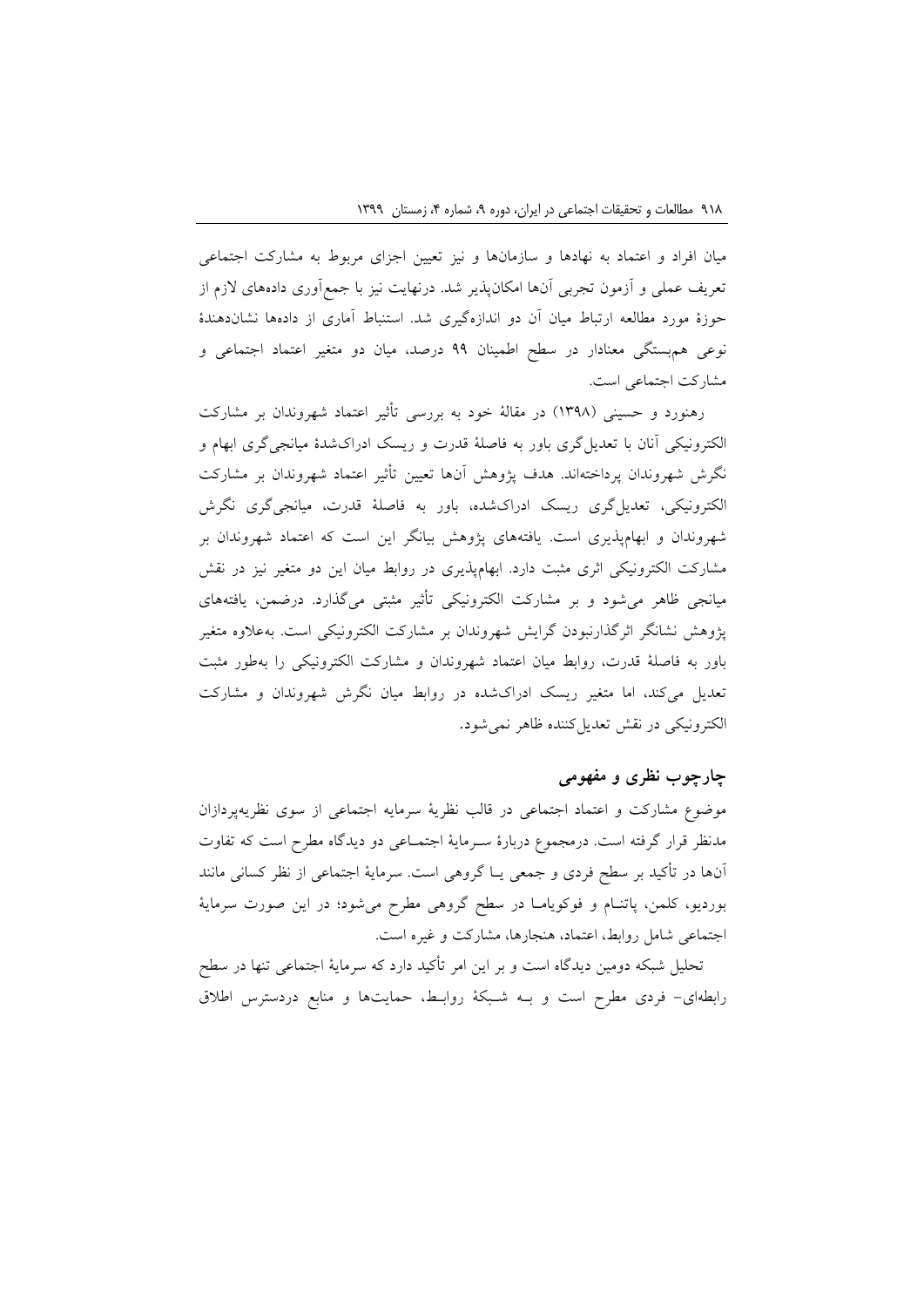میشود. این نوع سرمایة اجتماعی که سرمایة اجتماعی شبکه نام دارد، بنر مننابع ابزاری و حمایتی متنوع و موجود در شبکه متمرکز است که با سرمایهگذاری افنراد در روابنط اجتمناعی و دسـتیابی بــه پیونــدهای اجتماعی مختلف بهدست می]ید (ایمام، ۲۰۰۹ به نقل از توسلی و امانی، ۱۳۹۱: ۹۱). مسئلهٔ اصلی در دیدگاه شبکه، روابط است. واحد تشکیل دهندهٔ ساخت جامعه نیز شبکههای تعاملی هستند. ساخت اجتمناعی بهعنوان ینک شنبکه، از اعنضای شنبکه و مجموعنهای از پیوندها که افراد، کنشگران یا گروهها را به هم متصل میکند، تشکیل شده است. اعضای شبکه میتوانند افراد، گروهها، نهادها، موجودیتهای حقوقی، سازمانها و غیره باشند. در سرمایة اجتماعی شبکه، سرمایة اجتماعی کاالیی فردی است و بنه سرمایهگذاری افنراد در روابنط اجتمناعی و در اختیار گذاشتن منابع موجود در این روابط برای کسب سود و بازده مورد انتظار اطالق میشود، اما در سنطح گروهنی، سرمایة اجتماعی بهصورت یک کاال و دارایی جمعی نمود مییابد؛ مثالً در انسنجام محلنهای، کننش جمعنی و غینره )توسلی و امامی، ۱۳۹۱: ۹۲).

ویژگیهای سرمایة اجتماعی را میتوان به تعداد تعامالت اجتماعی طبقهبندی کرد و آن را سرمایة اجتماعی ساختاری دانست. کیفیت تعامالت اجتماعی نیز با عنوان سرمایة اجتماعی شناختی نامیده میشود؛ انجمنها و مؤسساتی که ممکن است گروهها یا افراد را به هم پیوند دهند. سرمایهٔ اجتماعی شناختی (درکشده) به ارزشها، هنجارها، نگرشها، اعتقادات، مسئولیت مدنی، نوعدوستی و تقابل در یک جامعه اشاره دارد. این مفاهیم با شبکههای اجتماعی و شبکهسازی، سلسلهمراتب اجتماعی، روابط خانواده و دوستان و سایر اجتماعیها متمایز است. عوامل تعیینکننده مانند محرومیت از همسایگی که خارج از تعریف سرمایة اجتماعی است در این بررسی لحاظ نمی شود (احسان و د. سیلوا، ۲۰۱۵: ۱۰۲۱).

نظریة سرمایة اجتماعی اعتماد را نیز شامل میشود. در این نظریه استدالل میشود که اعتماد عمومی تعمیمیافتة عنصری مهم و محوری در یک دایرة پیچیده و با فضیلت نگرش، رفتار و نهادهای اجتماعی است که بهعنوان پایه و اساس دولت دموکراتیک پایدار و مؤثر عمل میکند. گفته میشود اعتماد برای حفظ یک فضای اجتماعی تعاونی، تسهیل رفتار جمعی و ترغیب توجه به منافع عمومی است (زمرلی، ۲۰۰۸: ۷۰۶). همچنین در ادبیات اعتماد، دو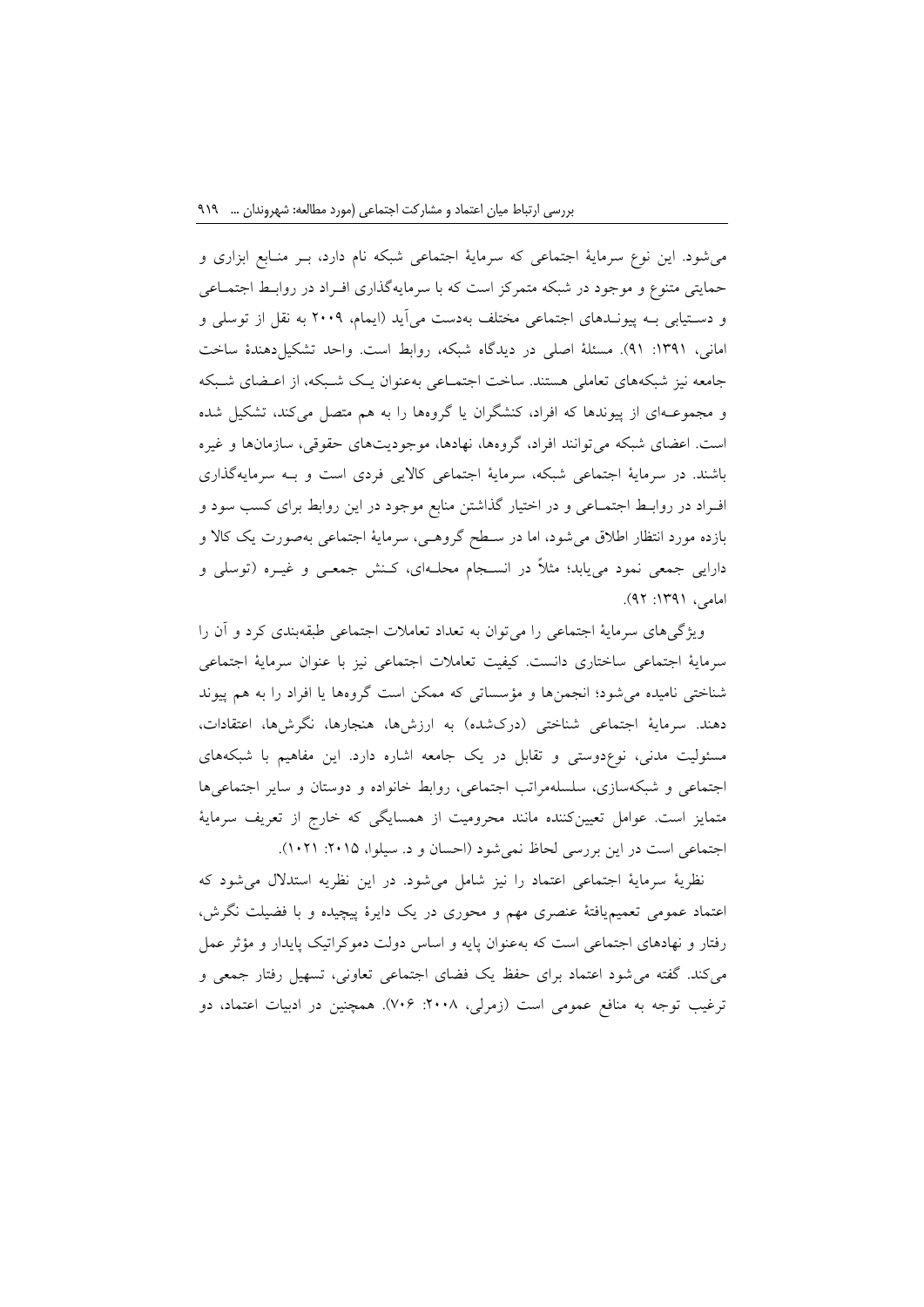مکتب فکری غالب اختالفنظر دارند. آنچه بهعنوان مکتب نهادگرایی شناخته میشود، استدالل میکند که تغییرات نهادی و بهویژه تغییر در کیفیت مؤسسات حقوقی و حمایت از حقوق مالکیت، در درازمدت بر اعتماد اجتماعی تأثیر میگذارد. در مقابل، مکتب فرهنگیگرایان ادعا میکند که اعتماد اجتماعی تعیینکننده و نه نتیجهای برای کیفیت نهادهای رسمی است (برنوسکو و ویگت، ۲۰۱۳: ۹۷).

بدینترتیب اعتماد و مشارکت بهعنوان دو بال سرمایة اجتماعی ارتباط تنگاتنگی با یکدیگر دارند. همچنین در تعامالت افراد با یکدیگر و رابطة میان ساختارها و افراد، از عناصر تعیینکننده هستند؛ بهویژه مشارکت که بهشدت از میزان اعتماد تأثیر میپذیرد. هر دو متغیر نیز ممکن است با توجه به سایر متغیرها متفاوت باشند؛ برای نمونه ممکن است مشارکت و اعتماد اجتماعی در مردان و زنان متفاوت باشد. در این پژوهش، عالوهبر سنجش ارتباط میان اعتماد و مشارکت، رابطة متغیرهایی مانند درآمد، تحصیالت، سن و جنسیت با این دو نیز سنجیده شده است. اگر دیدگاه بوردیو دربارة سرمایة اجتماعی و مشارکت و اعتماد را مبنا قرار دهیم، درآمد و تحصیالت معرفهای سرمایة اقتصادی و سرمایة فرهنگی و عناصری تعیینکننده در اعتماد و مشارکت خواهند بود؛ بنابراین در مدل نظری، متغیر اعتماد اجتماعی )اعتماد نهادی، عمومی و بینفردی) بهعنوان متغیری واسط درنظر گرفته شده است. درمجموع، فرض منطقی ما این است که افراد با توجه به سطح درآمد، تحصیالت، سن و جنسیت از میزان متفاوتی از اعتماد اجتماعی برخوردارند و به همین دلیل سطح و میزان مشارکت اجتماعی آنها نیز متفاوت خواهد بود.

# **روششناسی پژوهش**

این پژوهش به کمی انجام شده و دادههای آن بهکمک پیمایش گردآوری شده است. همچنین جامعة آماری آن همة افراد باالی 15 سال )612.449 نفر( استان همدان بود که در نقاط شهری این استان ساکن هستند. براساس فرمول کوکران، باید 384 نمونه از جامعة آماری فوق مطالعه میشد، اما پژوهشگر بهمنظور پوشش آماری همة شهرستانها تعداد نمونه را 800 مورد درنظر گرفت. روش نمونهگیری نیز خوشهای بود. از آنجا که چارچوب نمونهگیری یا به عبارت دیگر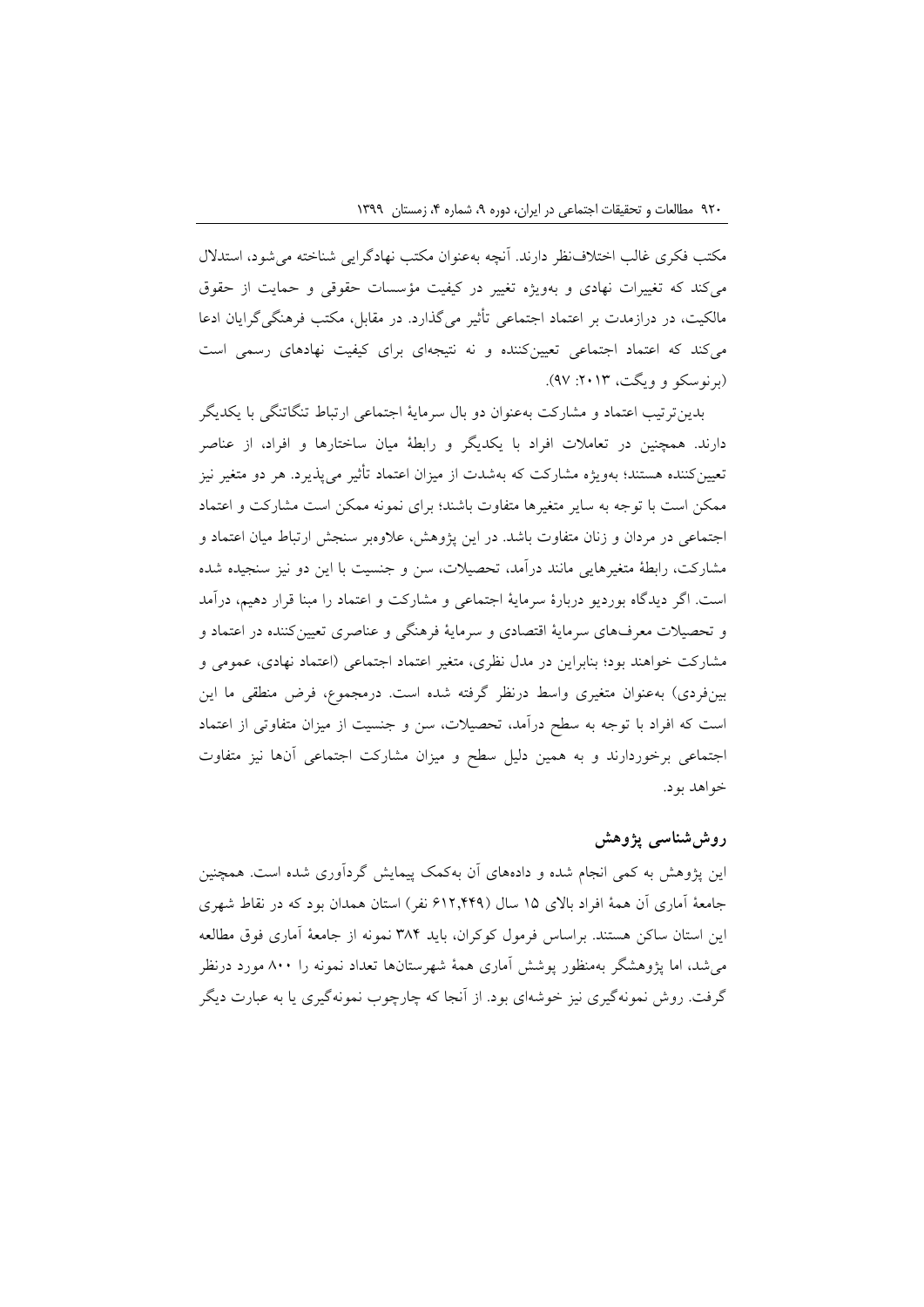فهرست کامل افراد جامعه دردسترس نیست، در مرکز هر شهرستان کل شهر براساس موقعیت جغرافیایی خوشهبندی و در هر خوشه یک محله بهصورت تصادفی انتخاب شد. در هر محله نیز از هر سه خانه، یک مورد بهصورت تصادفی انتخاب و دادههای مورد نیاز بهکمک پرسشنامة محققساخته گردآوری شد.

#### **تعریف مفهومی و عملیاتی متغیرها**

مشارکت و اعتماد از ابعاد سرمایة اجتماعی است. سازمان همکاری اقتصادی و توسعه )OECD )سرمایة اجتماعی را اینگونه تعریف میکند: »... شبکههای همراه با هنجارها، ارزشها و درک مشترکاتی که همکاری را در داخل یا بین گروهها تسهیل میکند«. بانک جهانی سرمایة اجتماعی را اینگونه تعریف میکند: ».... نهادها، روابط و هنجارهایی که کیفیت و کمیت تعامالت اجتماعی جامعه را شکل میدهد. سرمایة اجتماعی تنها مجموع مؤسسههایی نیست که زیربنای یک جامعه هستند، بلکه مانند چسبی است که آنها را به هم متصل میکند« )بانداری و یاسونبو، :2009 499(.

مشارکت اجتماعی یعنی تقابل آگاهانة انجامدادن امری در شکل همیاری با میل و رغبت و نیاز، با هدف بهبود زندگی اجتماعی (محسنی تبریزی، ۱۳۷۵: ۹۲). در این پژوهش، دو بعد مشارکت رسمی و مشارکت غیررسمی برای آن درنظر گرفته شده است. اعتماد اجتماعی نیز بهعنوان مهمترین شاخص سرمایة اجتماعی، سازوکاری برای ایجاد انسجام و وحدت در نظامهای اجتماعی و تسهیلگر مشارکت، تعاون اجتماعی و پرورش ارزشهای مردمساالرانه است؛ بنابراین اعتماد در روابط میان انسانها و کنشهای آنها نمود پیدا میکند. به تعبیر کلمن، اعتماد قدرت عملکردن را تسهیل میکند. همچنین ایستاری معطوف به دیگران است و حالتی از راحتی، اطمینان و اتکاپذیری را دربردارد )غفاری، :1390 54-53(. اعتماد سه بعد نهادی، عمومی و بینفردی دارد.

برای سنجش میزان روایی و پایایی متغیرهای پژوهش از روش اعتبار صوری، تحلیل عاملی تأییدی و آلفای کرونباخ استفاده شد؛ بدینصورت که در سنجش اعتبار صوری پرسشنامه از استادان جامعهشناسی کمک گرفته شد. همچنین برای روایی سازهای از تحلیل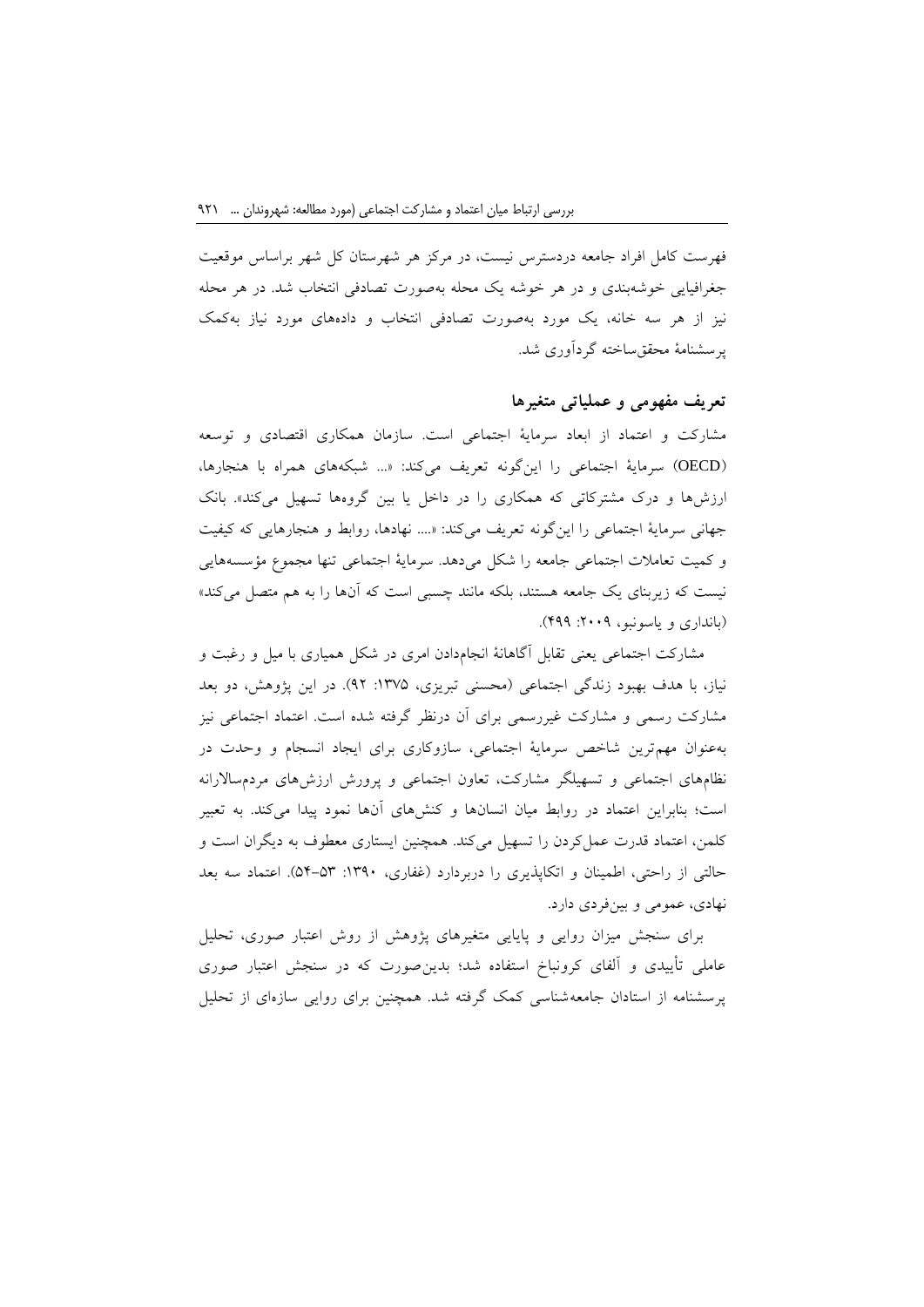عاملی تأییدی و بهمنظور سنجش پایایی از آلفای کرونباخ استفاده شد. در جدول 1 تعداد گویهها و نتایج تحلیل عامل تأییدی )KMO )و آلفای کرونباخ آمده است. مقدار KMO برای اعتماد نهادی، ۱۵ گویه (۰/۹۰)، اعتماد عمومی، ۷ گویه (۰/۷۰)، اعتماد بینفردی، ۱۵ گویه (۰/۸۳)، مشارکت اجتماعی، ۳۷ گویه (۰/۹۰)، مشارکت غیررسمی، ۲۷ گویه (۰/۹۰) و مشارکت رسمی، 10 گویه )0/77( است. همچنین مقدار آلفای کرونباخ برای اعتماد نهادی ،0/89 اعتماد عمومی ،0/66 اعتماد بینفردی ،0/88 مشارکت اجتماعی ،0/92 مشارکت غیررسمی 0/92 و مشارکت رسمی 0/73 است.

# **یافتههای پژوهش**

# **ویژگیهای جمعیتی**

بهطورکلی، 62/3 درصد پاسخگویان مرد و 37/7 درصد آنها زن بودند. همچنین 39/9 درصد آنها مجرد، 55/7 درصد متأهل و بقیه نیز مطلقه یا همسر فوتکرده و غیره هستند. از لحاظ قومیت، 43/2 درصد فارس، 16 درصد آذری، 34/7 درصد لر، 4/7 درصد کرد و بقیه از سایر اقوام هستند. از نظر تحصیلی نیز 1/3 درصد پاسخگویان بیسوادند. 25/2 درصد پاسخگویان تحصیالت زیر دیپلم و 29 درصد نیز دیپلم دارند؛ بدینترتیب تحصیالت بیش از نیمی از پاسخگویان دیپلم و زیردیپلم است. از این نظر، همة شهرها با اندکی تفاوت از وضعیت یکسانی برخوردارند. 33 درصد نیز فوقدیپلم، لیسانس و تحصیالت حوزوی دارند. درمجموع 11/5 درصد از پاسخگویان دارای تحصیالت فوقلیسانس و دکتری هستند. در همدان و مالیر بهترتیب ،2/2 16 و 14 درصد پاسخگویان در این گروه قرار دارند. در شهرستان فامنین هیچکدام از پاسخگویان در این گروه قرار ندارند.

**توصیف اعتماد اجتماعی:** در جدول ،1 وضعیت پاسخگویان از نظر متغیر اعتماد اجتماعی و ابعاد آن آمده است. میانگین اعتماد اجتماعی 42/41 و انحراف معیار آن 10/799 است. این اعداد نشان میدهد اعتماد اجتماعی پاسخگویان تقریباً کمتر از حد متوسط است. وقتی نتایج مربوط به ابعاد این متغیر را مشاهده میکنیم، مشخص میشود اعتماد نهادی با 38/56 درصد کمتر از اعتماد عمومی با میانگین 45/54 و اعتماد بینفردی با میانگین 43/88 درصد است.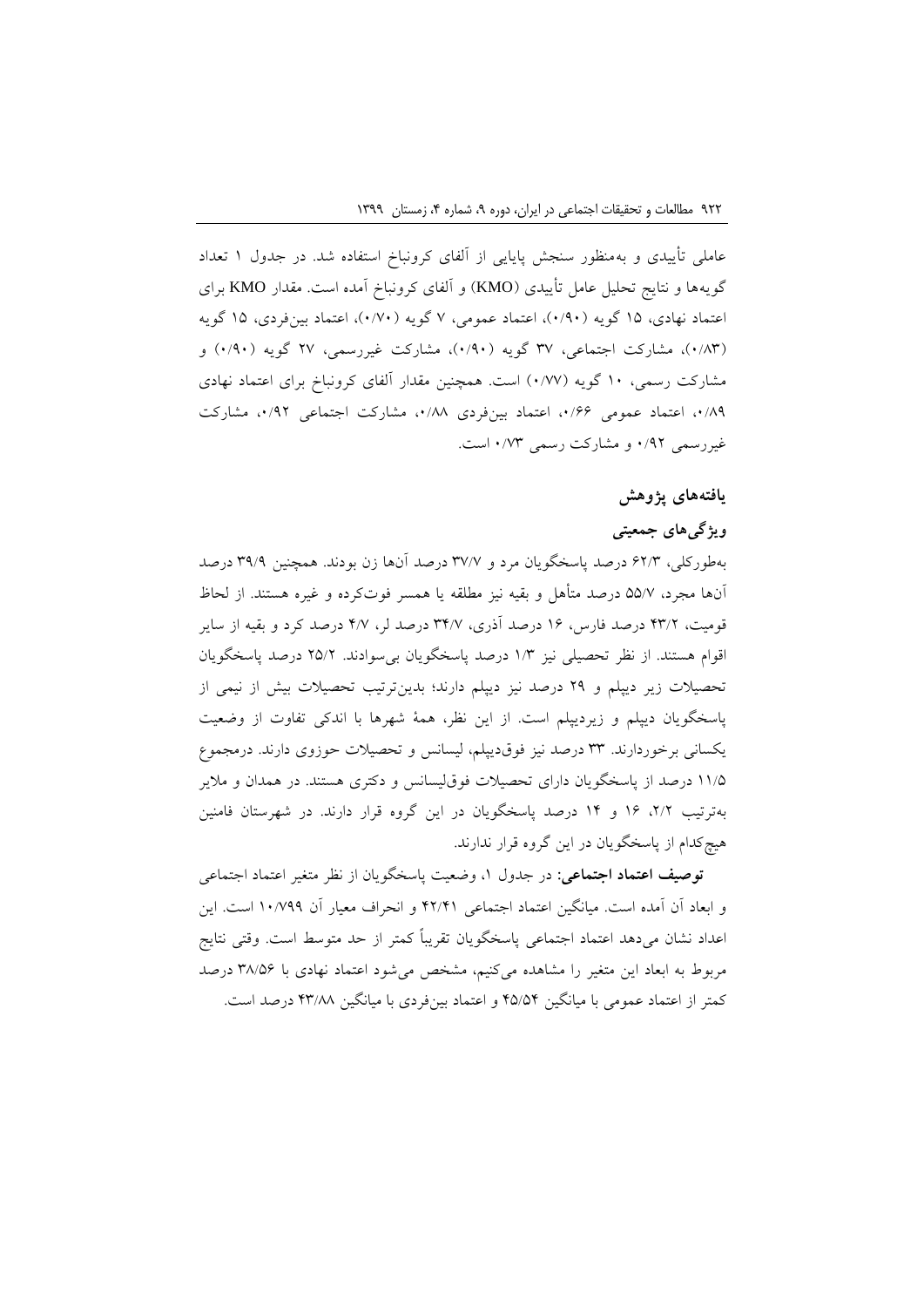**جدول .1 توزیع پاسخگویان برحسب میزان اعتماد اجتماعی و ابعاد آن )نهادی، عمومی و بینفردی(**

| انحراف معيار | ميانگين | خیلی زیاد            | زياد                           | متوسط                    |                    | خیلی کم                 | نام متغیر      |
|--------------|---------|----------------------|--------------------------------|--------------------------|--------------------|-------------------------|----------------|
| 1.799        | ۴۲/۴۱   | $\mathsf{r}_\Lambda$ | ۱۳/۴                           | $\Gamma \Delta/\Upsilon$ | 41/8               | ۶۱۶                     | اعتماد اجتماعي |
| 10/104       | ۳۸/۵۶   | ۶                    | 10/5                           | $YY/\Lambda$             | <b>YA/Q</b>        | 9/8                     | اعتماد نهادي   |
| 1777         | 44/04   | 9/9                  | $\Upsilon \Upsilon / \Upsilon$ | ۴۳                       | 1577               | $1/\Delta$              | اعتماد عمومي   |
| 10/099       | YY/AA   | ۱۱                   | $\Upsilon \Upsilon/\Upsilon$   | 49/5                     | $Y\Lambda/\Lambda$ | $\mathbf{r}/\mathbf{r}$ | اعتماد بينفردي |

**توصیف مشارکت اجتماعی:** در جدول ،2 توزیع پاسخگویان برحسب متغیر مشارکت و ابعاد آن آمده است. همانطور که دادهها نشان میدهد، میانگین این متغیر 89/61 و انحراف معیار آن 13/184 است که نشاندهندة میزان بیشتر مشارکت اجتماعی در میان پاسخگویان است. نتایج مربوط به ابعاد این متغیر نشان میدهد، میزان مشارکت غیررسمی با میانگین 68/26 بیشتر از میزان مشارکت رسمی با میانگین 42/1 است.

**جدول .2 توزیع پاسخگویان برحسب میزان مشارکت اجتماعی و ابعاد آن )نهادی و بینفردی(**

| کم متوسط زیاد خیلی زیاد میانگین انحراف معیار |                |      |                                                                                  | خیلی کم | نام متغير      |
|----------------------------------------------|----------------|------|----------------------------------------------------------------------------------|---------|----------------|
| $\frac{17}{100}$                             | $\lambda$ 9/61 |      | $Y \cdot / Y$ $Y' \cdot / Y$ $Y' / 9$ $9 / 9$ $Y / Y$                            |         | مشاركت اجتماعي |
| 9/110                                        | 91/19          | 49/5 | $\uparrow \uparrow / 9$ $\uparrow \vee / \uparrow$ $\uparrow / 4$ $\uparrow / 1$ |         | مشاركت غيررسمي |
| 149.0                                        | ۴۲/۱           | 9/7  | $\Upsilon(\gamma)$ $\Upsilon(\gamma)$ $\Upsilon(\gamma)$                         | Y/Y     | مشاركت رسمى    |

در جدول ۳، نتایج آزمون هم بستگی اعتماد و مشارکت اجتماعی آمده است. همان طور که یافتهها نشان میدهد، مقدار سطح معناداری برای هر سه مورد 0/000 است؛ بنابراین میتوان گفت فرض رابطه میان اعتماد اجتماعی و مشارکت و همچنین میان اعتماد اجتماعی و هر دو بعد مشارکت رسمی و مشارکت غیررسمی تأیید میشود. مقدار <sup>r</sup> پیرسون برای اعتماد اجتماعی و مشارکت اجتماعی 0/573 است که بیانگر رابطهای نسبتاً قوی میان این متغیر است. نتایج مربوط به ابعاد نشان میدهد، ارتباط میان اعتماد و مشارکت رسمی 0/27 و تقریباً ضعیف است، اما ارتباط آن با مشارکت غیررسمی 0/656 است که ارتباطی نسبتاً قوی بهشمار میرود.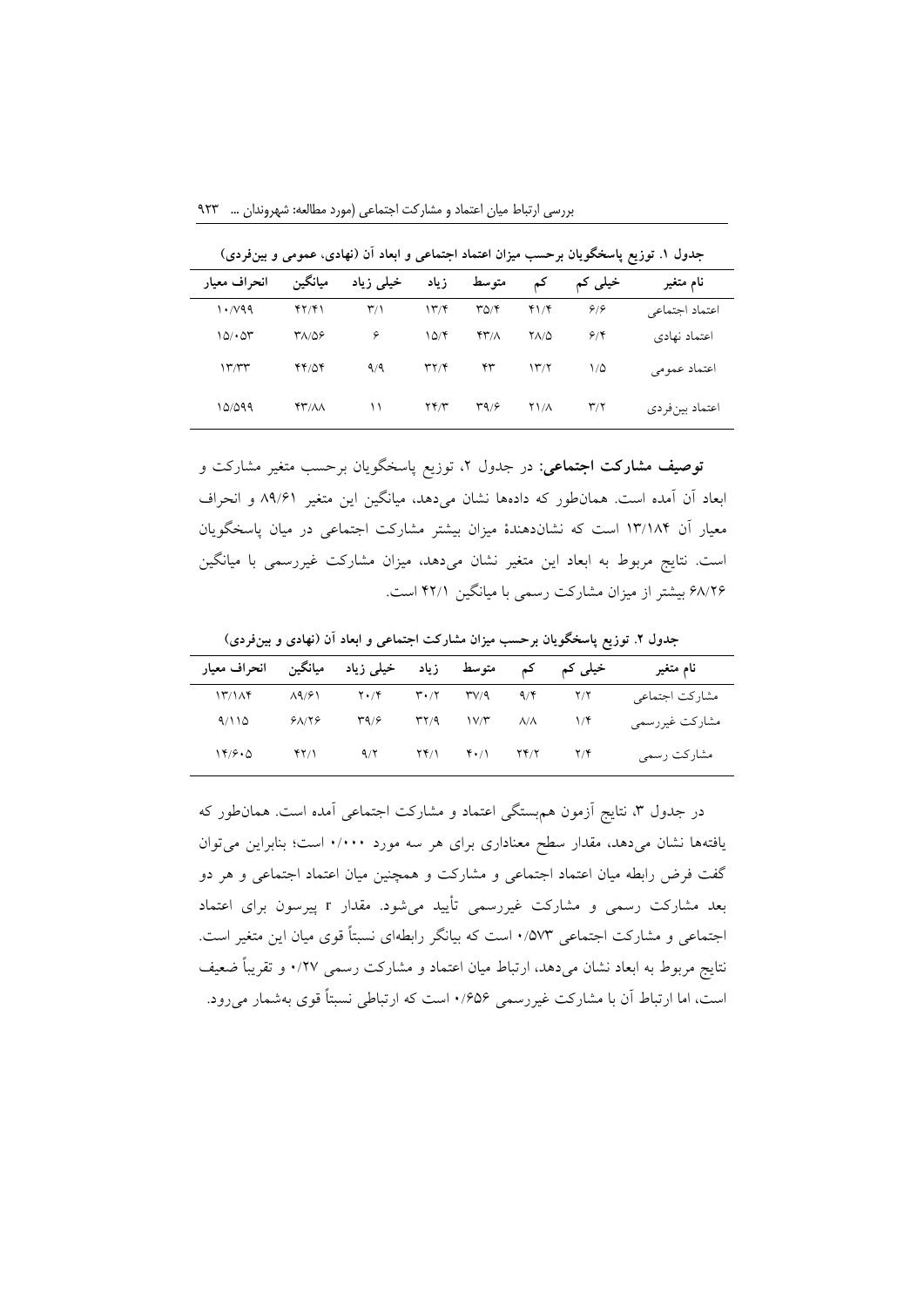**جدول .3 نتایج آزمون همبستگی پیرسون برای رابطة اعتماد اجتماعی و مشارکت اجتماعی با ابعاد آن**

|                                                       |                                          |  | متغير وابسته |       |  |  |
|-------------------------------------------------------|------------------------------------------|--|--------------|-------|--|--|
| مشارکت اجتماعی          مشارکت رسمی<br>مشارکت غیررسمی |                                          |  |              | متغير |  |  |
|                                                       | r پيرسون r sig پيرسون r sig پيرسون r sig |  |              |       |  |  |
|                                                       | $\cdot$ / $\cdot$ $\cdot$ $\cdot$ /909   |  |              |       |  |  |

براساس جدول ۴، نتایج آزمون هم بستگی r پیرسون برای هر سه بعد اعتماد نهادی، اعتماد عمومی و اعتماد بینفردی معنادار است، اما مقدار <sup>r</sup> پیرسون برای مشارکت اجتماعی و اعتماد بینفردی 0/60 درصد است که قویتر از ارتباط مشارکت اجتماعی با دیگر ابعاد اعتماد بهشمار میآید.

**جدول .4 نتایج آزمون همبستگی** <sup>r</sup> **پیرسون برای ارتباط ابعاد اعتماد اجتماعی و مشارکت اجتماعی**

|                                  | متغير مستقل |                                                                                                             |  |              |                             |  |
|----------------------------------|-------------|-------------------------------------------------------------------------------------------------------------|--|--------------|-----------------------------|--|
| اعتماد بينفردي<br>اعتماد عمومى   |             | اعتماد نهادي                                                                                                |  | متغير        |                             |  |
| r پیرسون sig                     |             | r پیرسون $\mathbf{r}$                                                                                       |  | r پیرسون sig |                             |  |
| $\cdot/\cdot\cdot$ $\cdot/\cdot$ |             | $\cdot$ / $\cdot$ $\cdot$ $\cdot$ $\cdot$ / $\cdot$ $\cdot$ $\cdot$ $\cdot$ $\cdot$ $\cdot$ $\wedge$ $\sim$ |  |              | متغير وابسته مشاركت اجتماعي |  |

در جدول ۵ نتایج آزمون همهبستگی برای سه متغیر زمینهای سن، تحصیلات و درآمد با متغیرهای اعتماد اجتماعی و مشارکت اجتماعی آمده است. همانطور که مشاهده میشود، مقدار <sup>r</sup> پیرسون برای رابطهٔ متغیرهای سن، تحصیلات و درآمد با مشارکت اجتماعی به ترتیب ۰/۰۲۰۶ - ۰/۰۵۵ و ۰/۰۸۲ است؛ بنابراین با توجه به سطح معناداری این متغیرها میتوان گفت، ارتباط سن و مشارکت معنادار است، اما تحصیالت و درآمد ارتباط معناداری با مشارکت اجتماعی ندارند. همچنین رابطة هیچکدام از متغیرهای سن، درآمد و تحصیالت با متغیر اعتماد اجتماعی معنادار نیست.

**جدول .5 نتایج آزمون همبستگی پیرسون برای ارتباط متغیرهای زمینهای با اعتماد و مشارکت اجتماعی**

|             |        | متغير وابسته                       |                             |                                   |                             |  |  |  |
|-------------|--------|------------------------------------|-----------------------------|-----------------------------------|-----------------------------|--|--|--|
|             | متغير  | اعتماد اجتماعي                     |                             | مشاركت اجتماعي                    |                             |  |  |  |
|             |        | r پيرسون                           | sig                         | r پیرسون                          | sig                         |  |  |  |
|             | سن     | $-\cdot$ / $\cdot$ $\circ$ $\circ$ | $\cdot$ /\۲ $\cdot$         | $-17.9$                           | $\cdot$ / $\cdot$ + $\cdot$ |  |  |  |
| متغير مستقل | تحصلات | $\cdot$ / $\cdot$ \ \              | $\cdot$ / $\vee$ 9 $\wedge$ | $\cdot$ / $\cdot$ 00              | .797                        |  |  |  |
|             | درآمد  | .4.99                              | $\cdot$ /10۳                | $\cdot$ / $\cdot$ $\wedge$ $\vee$ | $\cdot$ / $\cdot$ $\vee$    |  |  |  |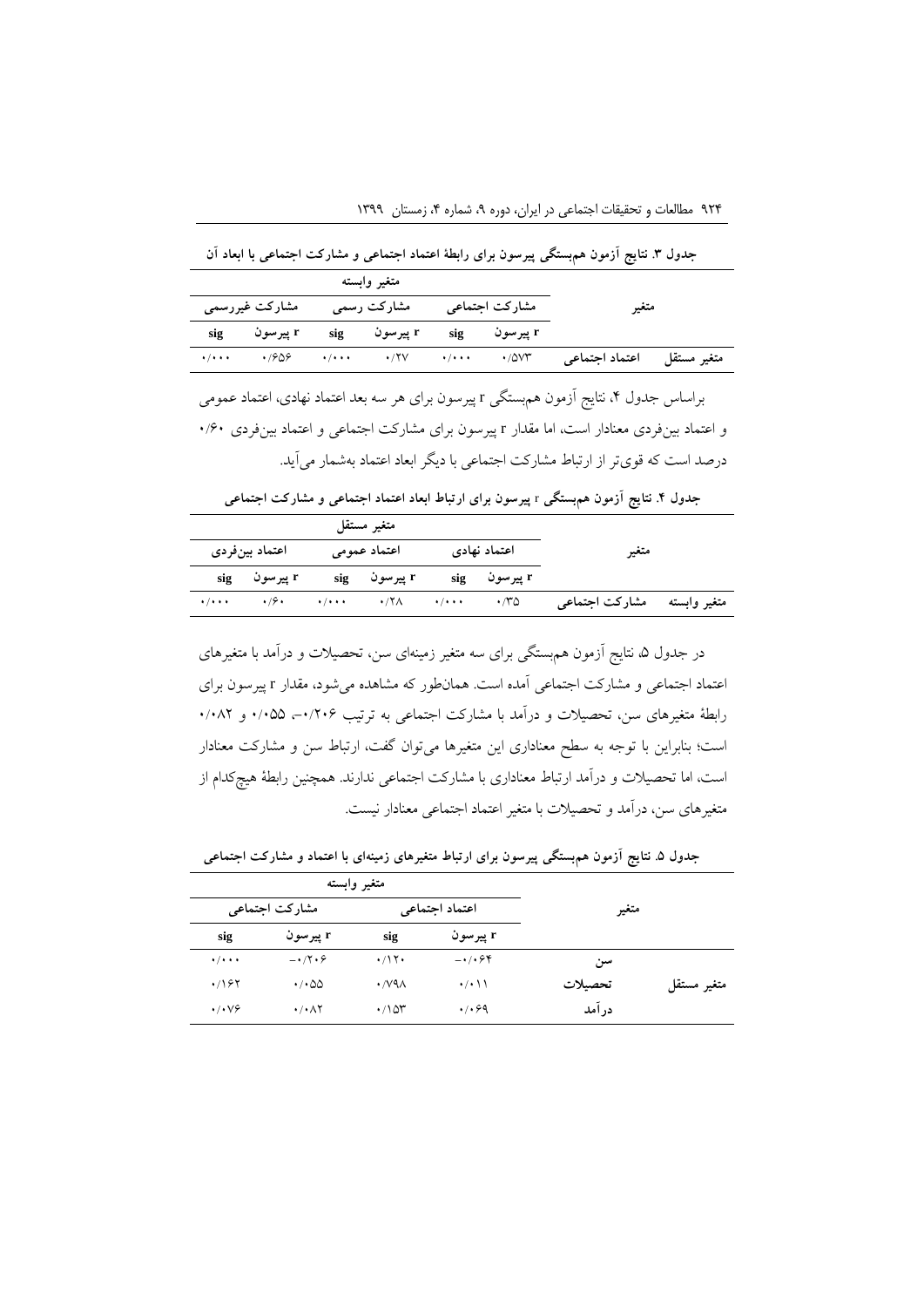نتایج آزمون رگرسیون (جدول ۶) نشان میدهد سطح معناداری ۰/۰۰۰ است و متغیرهای مستقل، پیشبینیکنندههای مناسبی برای متغیر مشارکت اجتماعی هستند.

**جدول .6 تحلیل واریانس متغیرهای پژوهش**

| معنادارى                 | مقدار F                                       | ميانگين                  | درجهٔ آزادی | مجموع مربعات | مدل       |  |
|--------------------------|-----------------------------------------------|--------------------------|-------------|--------------|-----------|--|
| $+ / + + +$              | $\Lambda$ $\cdot$ / $\gamma$ $\beta$ $\Delta$ | A901/918                 |             | 300.V/990    | رگرسيون   |  |
| $\overline{\phantom{0}}$ |                                               | ۱۱۱/۵۲۹                  | ۴۹۴         | 00.90/097    | باقىماندە |  |
| -                        | $\overline{\phantom{0}}$                      | $\overline{\phantom{0}}$ | ۴۹۸         | 9.9.7777V    | ß         |  |

پیش بینی کنندهها (ثابت): اعتماد نهادی، اعتماد عمومی، اعتماد بین فردی و سن.

با توجه به جدول ،7 از چهار متغیری که وارد معادلة رگرسیون شدهاند، سه متغیر اعتماد نهادی، اعتماد بینفردی و اعتماد عمومی بهطور معناداری میزان مشارکت اجتماعی را تبیین و پیشبینی میکنند، اما سن قادر به پیشبینی تغییرات مشارکت اجتماعی نیست. با افزایش یک انحراف استاندارد در اعتماد نهادی میزان مشارکت اجتماعی حدود 0/132 درصد افزایش مییابد. همچنین با افزایش یک انحراف استاندارد در اعتماد بینفردی، میزان مشارکت اجتماعی 0/524 درصد افزایش مییابد. همانطور که دادهها نشان میدهد، قدرت پیشبینیکنندگی متغیر اعتماد عمومی کم است. با افزایش یک انحراف استاندارد در این متغیر میزان مشارکت اجتماعی تنها 0/081 درصد افزایش خواهد یافت. درنهایت براساس دادههای جدول 7 میتوان گفت، سه متغیر اعتماد نهادی، عمومی و بینفردی 63 درصد از تغییرات متغیر مشارکت اجتماعی را پیشبینی و تبیین میکنند.

| معناداري                    | مقدار t       | ضرايب استاندارد      | ضرايب غيراستاندارد               |                                 |                 |
|-----------------------------|---------------|----------------------|----------------------------------|---------------------------------|-----------------|
|                             |               | <b>Beta</b>          | خطاى استاندارد                   | B                               | متغیرهای پیشبین |
| $\cdot/\cdot\cdot\cdot$     | <b>YQ/14V</b> | $\qquad \qquad -$    | $Y/\Delta Y$                     | 55/118                          | مقدار ثابت      |
| $\cdot/\cdot\cdot$          | ۳/۳۱۳         | ۱۳۲.                 | $\cdot$ / $\cdot$ $\sim$ $\circ$ | $\cdot$ /116                    | اعتماد نهادي    |
| $\cdot$ / $\cdot$ rr        | Y/Y           | $\cdot/\cdot \wedge$ | $\cdot$ / $\cdot$ 79             | $\cdot/\cdot\wedge\mathfrak{f}$ | اعتماد عمومي    |
| $\cdot$ / $\cdot$ + $\cdot$ | ۱۳/۱۳۱        | .7014                | $\cdot$ / $\cdot$ ۳۳             | $\cdot$ /۴۴ $\cdot$             | اعتماد بينفردي  |
| $\cdot$ /۴۹۹                | $-19V$        | $-1.74$              | ۱۰۴۵                             | $-\cdot$ / $\cdot$ ۳ $\cdot$    | سن              |

**جدول .7 اطالعات مربوط به رگرسیون**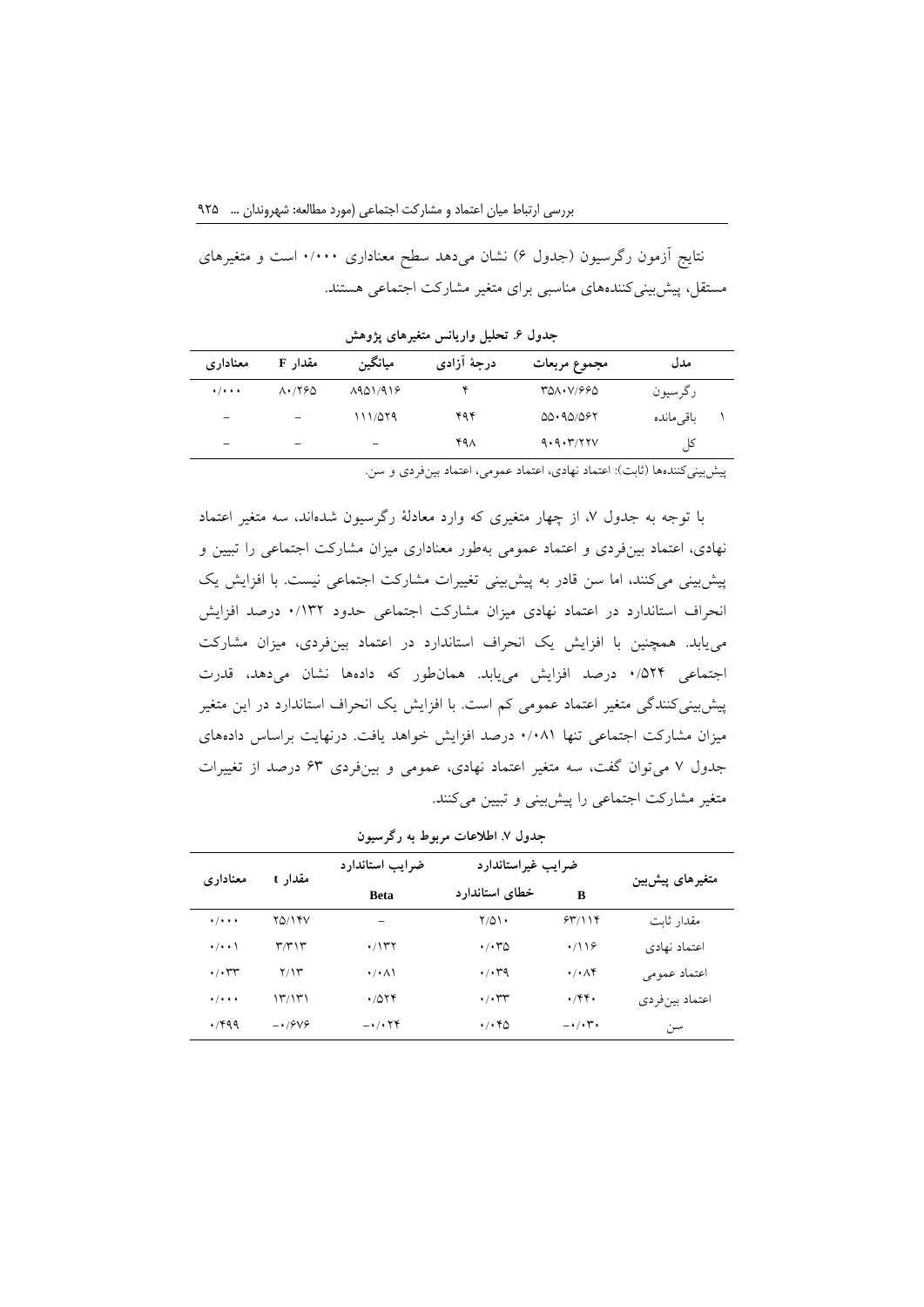#### **بحث و نتیجهگیری**

در این پژوهش به این پرسش پاسخ داده شد که آیا اعتماد اجتماعی در میزان مشارکت اجتماعی مردم شهرهای استان همدان مؤثر است. به عبارت دیگر چه ارتباطی میان اعتماد اجتماعی و مشارکت اجتماعی وجود دارد. همچنین ارتباط این دو متغیر با سایر متغیرهای اجتماعی، فرهنگی و اقتصادی از جمله جنسیت، تحصیالت و درآمد نیز مدنظر بود. یافتهها نشان میدهد، میزان اعتماد اجتماعی از حد متوسط هم کمتر است. همچنین اعتماد نهادی کمترین میانگین را در میان ابعاد اعتماد اجتماعی دارد. این امر با یافتههای پژوهش موسوی همخوانی دارد. یافتههای وی نشان میدهد، میزان اعتماد به دستگاههای دولتی در تهران کم است. اعتماد به نهادهای مختلف بهطور قابلتوجهی میتواند با نحوة عملکرد آنها مرتبط باشد. میتوان گفت در همة شهرهای استان همدان عملکرد نهادهای مختلف ضعیف است که این ضعف میتواند به ابعاد مختلفی مانند ارائهنکردن خدمات مناسب، یا نبود رفتاری عادالنه و تبعیض مرتبط باشد.

اعتماد کم میتواند بر مشارکت اجتماعی افراد در سطوح مختلف نهادی و بینفردی تأثیرگذار باشد. میزان همبستگی بین دو متغیر اعتماد و مشارکت گواهی بر این ادعاست. ارتباط هر سه متغیر اعتماد نهادی، اعتماد عمومی و اعتماد بینفردی با مشارکت اجتماعی معنادار و مثبت است؛ بدین معنا که با افزایش اعتماد میزان مشارکت نیز بیشتر میشود؛ البته ارتباط اعتماد بینفردی و مشارکت اجتماعی در حد متوسط و قویتر از ارتباط اعتماد نهادی و اعتماد عمومی با مشارکت اجتماعی است؛ یعنی اگر افراد در سطح روابط بینفردی و در شبکة روابط اجتماعی اعتماد بیشتری به یکدیگر داشته باشند، بیشتر در جامعه مشارکت خواهند کرد. این یافته با نتایج پژوهش لی )2005( همخوانی دارد. براساس پژوهش وی، در شبکههای اجتماعی غیررسمی، بهویژه آنهایی که روابط همسایگی خوبی دارند، اعتماد بیشتری از درگیریهای شهروندی رسمی وجود دارد. موسوی نیز این ارتباط را در پژوهش خود نشان داده است. براساس یافتههای پژوهش وی، نبود اعتماد میان شهروندان و همچنین میان آنها و دستگاههای دولتی سبب شده است که بعد عینی مشارکت اجتماعی، یعنی شبکة تعامالت اجتماعی شکل نگیرد و درنتیجه مشارکت اجتماعی تحقق پیدا نکند. یافتههای پژوهش خادمیان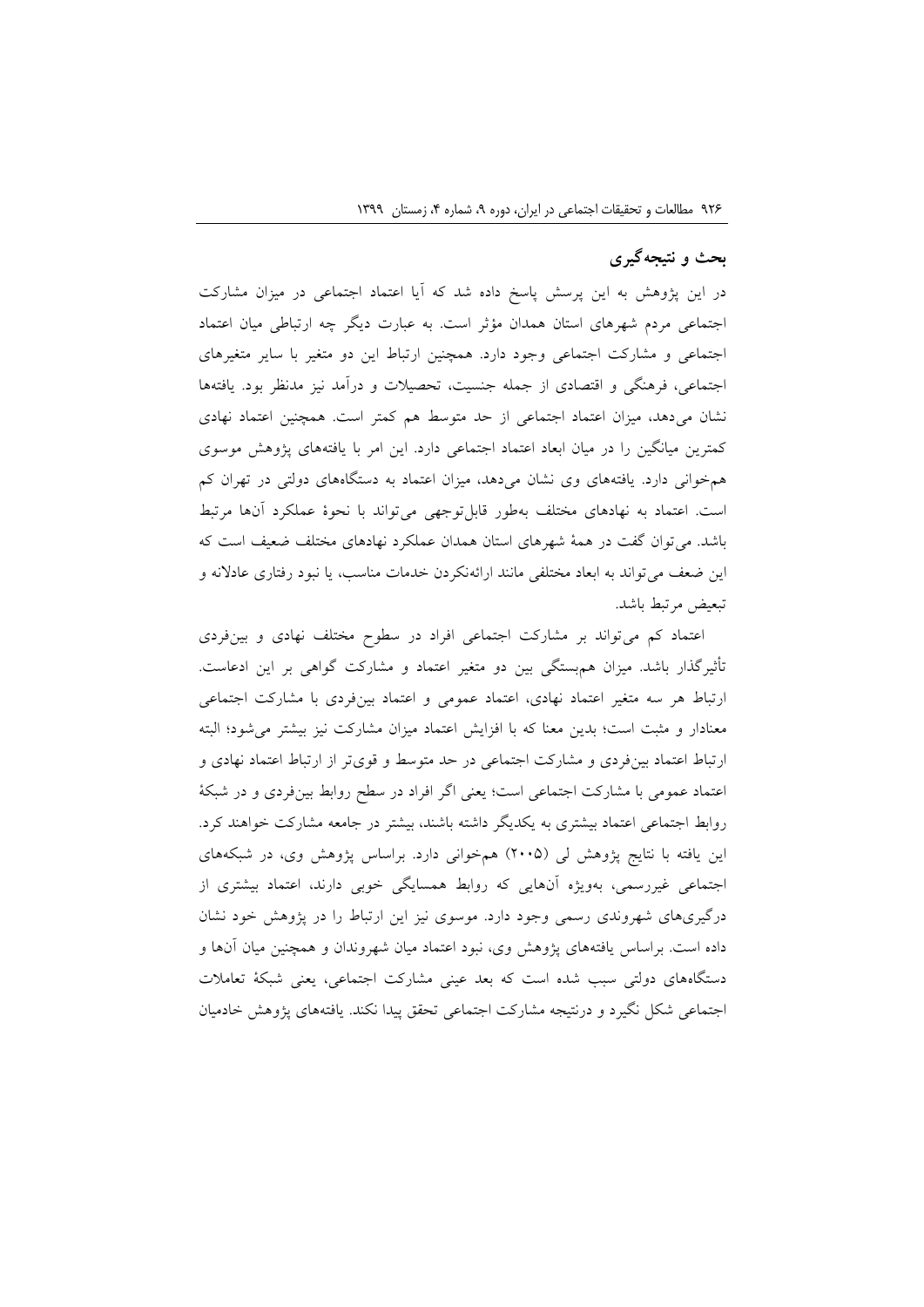و پوررضا کریمسرا نیز در راستای یافتههای این پژوهش است. آنها دریافتند میان اعتماد بینفردی، اعتماد بنیادی و اعتماد نهادی با مشارکت اجتماعی رابطة معناداری وجود دارد.

از لحاظ نظری نیز این موضوع منطقی به نظر میرسد. همکاری و مشارکت در کارهای گروهی بدون اعتماد میسر نیست. درواقع این دو مانند دو بال سرمایة اجتماعی عمل میکنند. بدون یکی از آنها هیچ جامعهای نمیتواند تجربة موفقیتآمیزی از توسعة درونزا و مبتنی بر نیازهای مردم و با مشارکت مردم داشته باشد. یکی دیگر از نکات مهم در این پژوهش، نوع ارتباط متغیرهایی اجتماعی، اقتصادی و فرهنگی با اعتماد و مشارکت است. جنسیت نیز با هیچکدام از متغیرهای اعتماد و مشارکت ارتباط معناداری نداشت که این امر قابلتوجه است؛ زیرا در عالم واقع مشارکت اجتماعی مردان بهدلیل حضور گستردهتر و بیشتر آنها در حوزههای مختلف زندگی اجتماعی و کاری بیشتر از زنان است، اما در این پژوهش تفاوتی میان این دو دیده نشد. این امر میتواند بیانگر تغییرات اجتماعی گسترده بهنفع حضور زنان در عرصههای اجتماعی باشد. با این حال، چون تعداد مردان در این پژوهش بیشتر از زنان است، باید با احتیاط به این نتیجه دست یافت.

تحصیالت نیز ارتباط معناداری با مشارکت ندارد. در عمل مشارکت اجتماعی تحصیلکردهها بیشتر است، اما میتوان گفت وقتی اعتماد در جامعه کم باشد، دیگر صرف تحصیالت نمیتواند فرد را وارد عرصة مشارکت اجتماعی کند. برخالف آنچه لی در پژوهش خود بدان دست یافته بود، در اینجا تحصیالت بهعنوان یک مزیت اجتماعی و یک فاکتور تعیینکننده در پایگاه اجتماعی فرد نمیتواند در میزان مشارکت تأثیر داشته باشد؛ زیرا اعتماد اجتماعی کم است. لی در پژوهش خود نشان داد، سرمایة اجتماعی افرادی که در موقعیتهای پایینتر از نظر مزیتهای اجتماعی قرار دارند، بیشتر احتمال دارد که بهدلیل پیوندهای ضعیف کاهش یابد. همچنین سرمایة اجتماعی آنهایی که در موقعیتهای برتر قرار دارند، بیشتر احتمال دارد که بهدلیل درگیریهای شهروندی رسمی تقویت شود. از لحاظ نظری این امر درست است، اما موضوع اعتماد میتواند تعیینکننده باشد. نکتة دیگر این است که سن ارتباطی معنادار اما منفی با مشارکت دارد؛ یعنی با افزایش سن میزان مشارکت کاهش مییابد.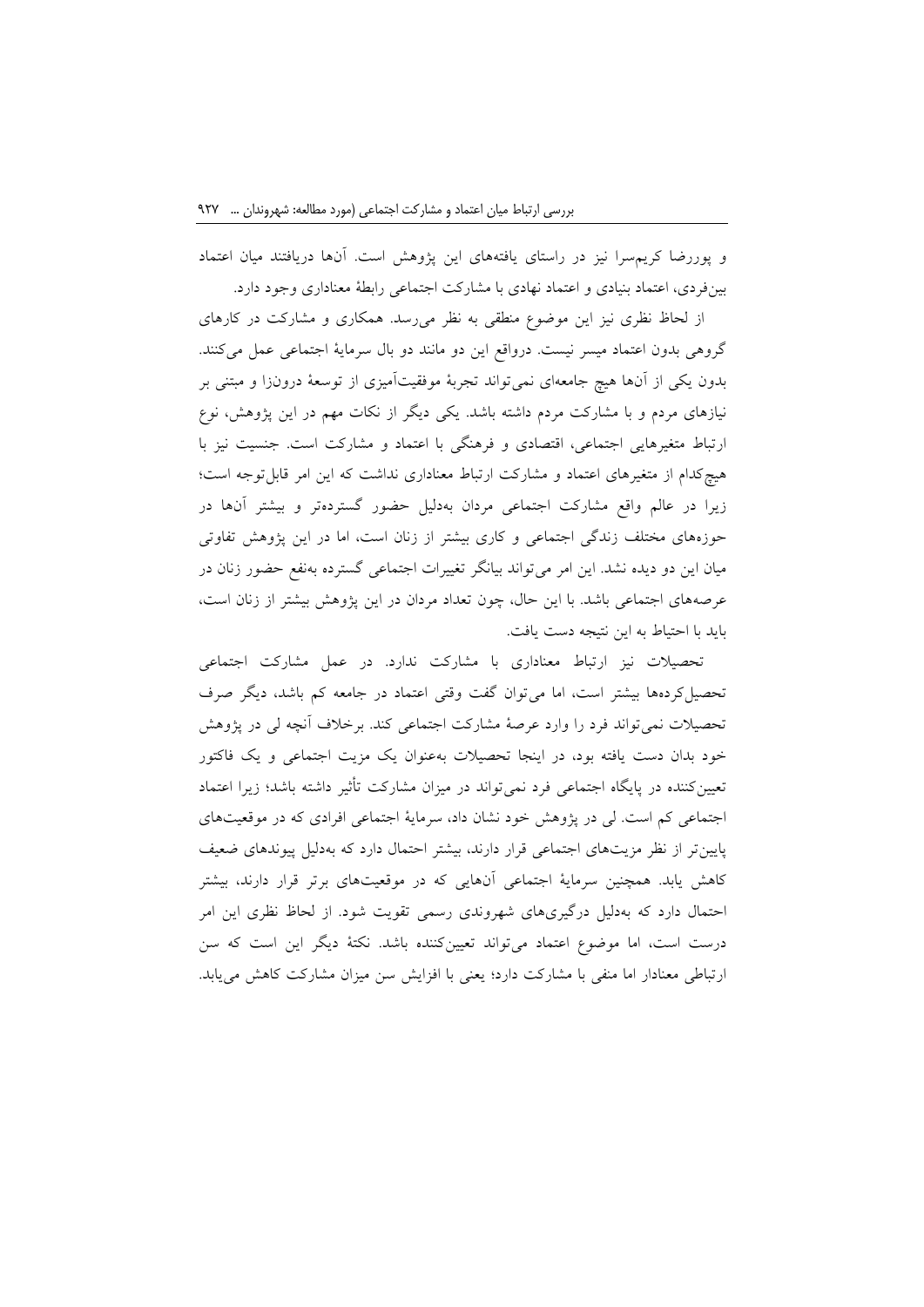کهولت سن میتواند مانع مشارکت اجتماعی شود. با این حال، جوانان بیشتر سودای مشارکت در سر دارند و بیشتر میتوانند اعتماد کنند.

درمجموع و براساس آنچه گفته شد، مشارکت اجتماعی بدون ارتقای سطح اعتماد اجتماعی در شهرهای استان همدان امری دشوار است؛ بنابراین ارتقای سطح اعتماد اجتماعی، بهویژه اعتماد نهادی از ضرورتهای این امر است. عملکرد درست نهادها، بهویژه آنهایی که بهطور مستقیم با مردم سروکار دارند، بسیار تعیینکننده است. نهادهایی مانند بانک، شهرداری، نیروی انتظامی، قوة قضاییه و غیره در این امر تعیینکننده هستند. پیشنهاد میشود اعتماد و مشارکت اجتماعی در نسل جوان جدی گرفته شود. جوانان بهدلیل چشماندازی که از آینده دارند، بیشتر مستعد همکاری و مشارکت هستند. با توجه به جوانبودن جمعیت کشور این امر میتواند حتی در جذب نیروهای جوان در انواع نهادهای دولتی و غیردولتی، زمینههای ارتقای اعتماد اجتماعی را نیز فراهم کند.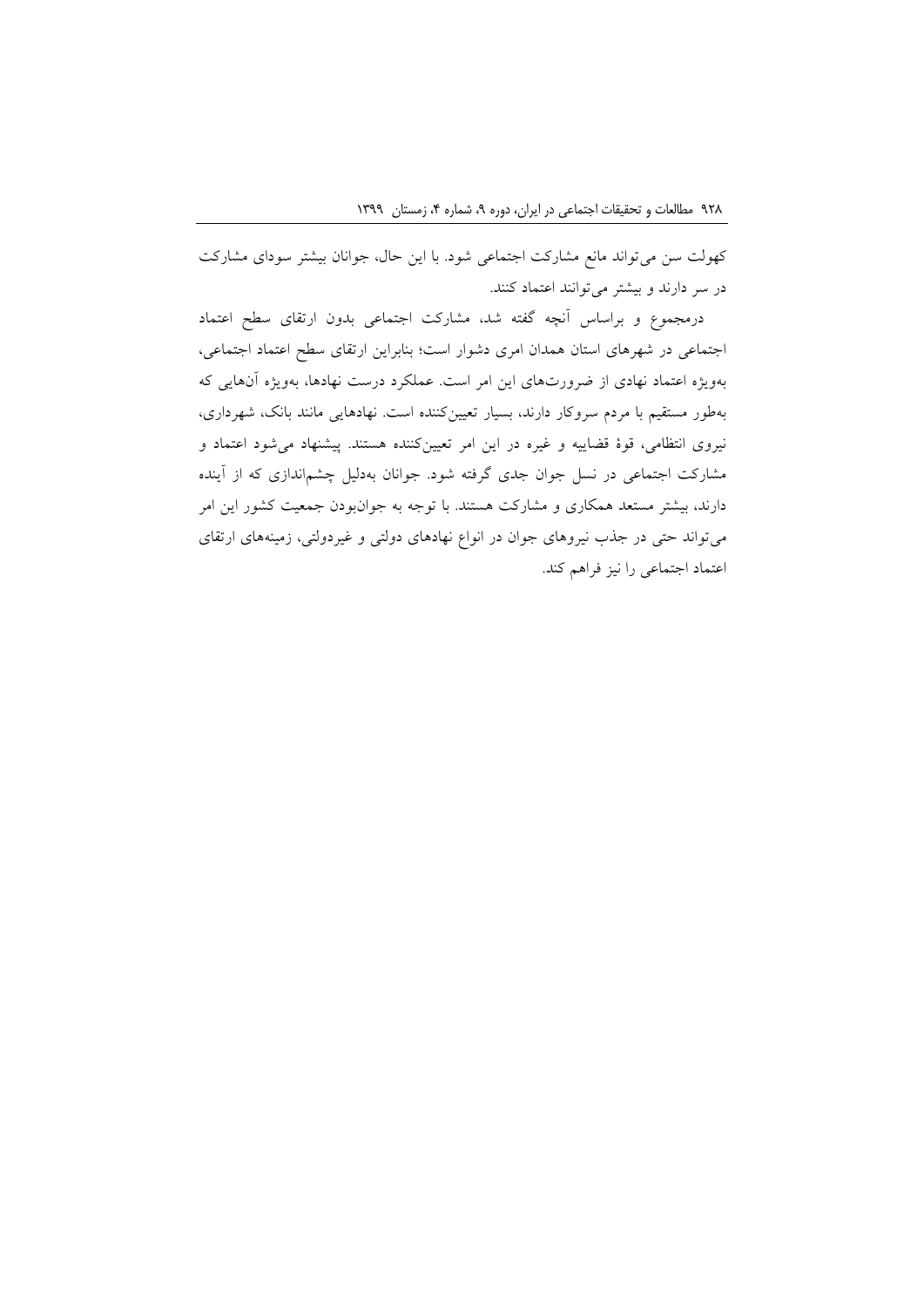# **منابع**

- احمدی، حبیب )1384(، **جامعهشناسی انحرافات**، تهران: انتشارات سمت.
- ازکیا، مصطفی و غالمرضا غفاری )1380(، »بررسی رابطة بین اعتماد و مشارکت اجتماعی در نواحی روستایی شهر کاشان»، **نامهٔ علوم اجتماعی**، شمارهٔ ۹: ۳-۳۱.
- بیات، بهرام، شرافتیپور، جعفر و نرگس عبدی )1387(، **پیشگیری از جرم با تکیه بر رویکرد اجتماعمحور**، تهران: معاونت اجتماعی ناجا.
- توسلی، غالمعباس و امراهلل امانی کالریجانی )1391(، »تحلیل و بررسی ابعاد سرمایة اجتماعی در شبکههای اجتماعی مجازی (با تأکید بر تئوری شبکه)»**، مجلهٔ مطالعات رسانهای**، شمارهٔ ۱۸: ۸۹–۱۰۰.
	- چلبی، مسعود )1375(، جامعهشناسی نظم: تشریح و تحلیل نظری نظم اجتماعی، تهران: نشر نی.
		- چلبی، مسعود )1388(، **بررسی تجربی نظام شخصیت در ایران**، تهران: نشر نی.
- خادمیان، طلیع و ناصر پوررضا کریمسرا )1391(، »بررسی تأثیر ابعاد اعتماد اجتماعی بر مشارکت اجتماعی»، **مطالعات علوم اجتماعی ایران**، شمارهٔ ۲: ۸۹–۱۱۴.
- خاندوزی، احسان )1390(، »ارزیابی شیوة برنامهنویسی توسعه در ایران«، **دوفصلنامة برنامه و بودجه،** شمارة ١١٠: ٩٩–١٢٧.
- ساروخانی، باقر و محمدامیر پناهی )1385(، »ساخت قدرت در خانواده و مشارکت اجتماعی«، **پژوهش اجتماعی زنان**، شمارهٔ ۳: ۳۱-۶۰.
	- غفاری، غالمرضا و محسن نیازی )1386(، **جامعهشناسی مشارکت**، تهران: نزدیک.
- قلیپور، رحمتاهلل و رضا آقاجانی )1393(، »بررسی تجربة توسعة ترکیه با تأکید بر برنامههای توسعه و مقایسة آن با ایران«، **سومین کنفرانس الگوی اسالمی ایرانی پیشرفت،** تهران: مرکز الگوی اسالمی ایرانی پیشرفت.
- کاتوزیان، محمدعلی همایون )1389(، ا**قتصاد سیاسی ایران از مشروطه تا سلطنت پهلوی**، ترجمة محمدرضا نفیسی و کامبیز عزیزی، تهران: نشر مرکز.
- محسنی تبریزی، علیرضا )1369(، **بررسی زمینههای مشارکتی روستاییان و ارتباط آن با ترویج کشاورزی، جهاد سازندگی**، تهران: معاونت ترویج و مشارکت بررسی، طرح تدوین نظام ترویج ایران.